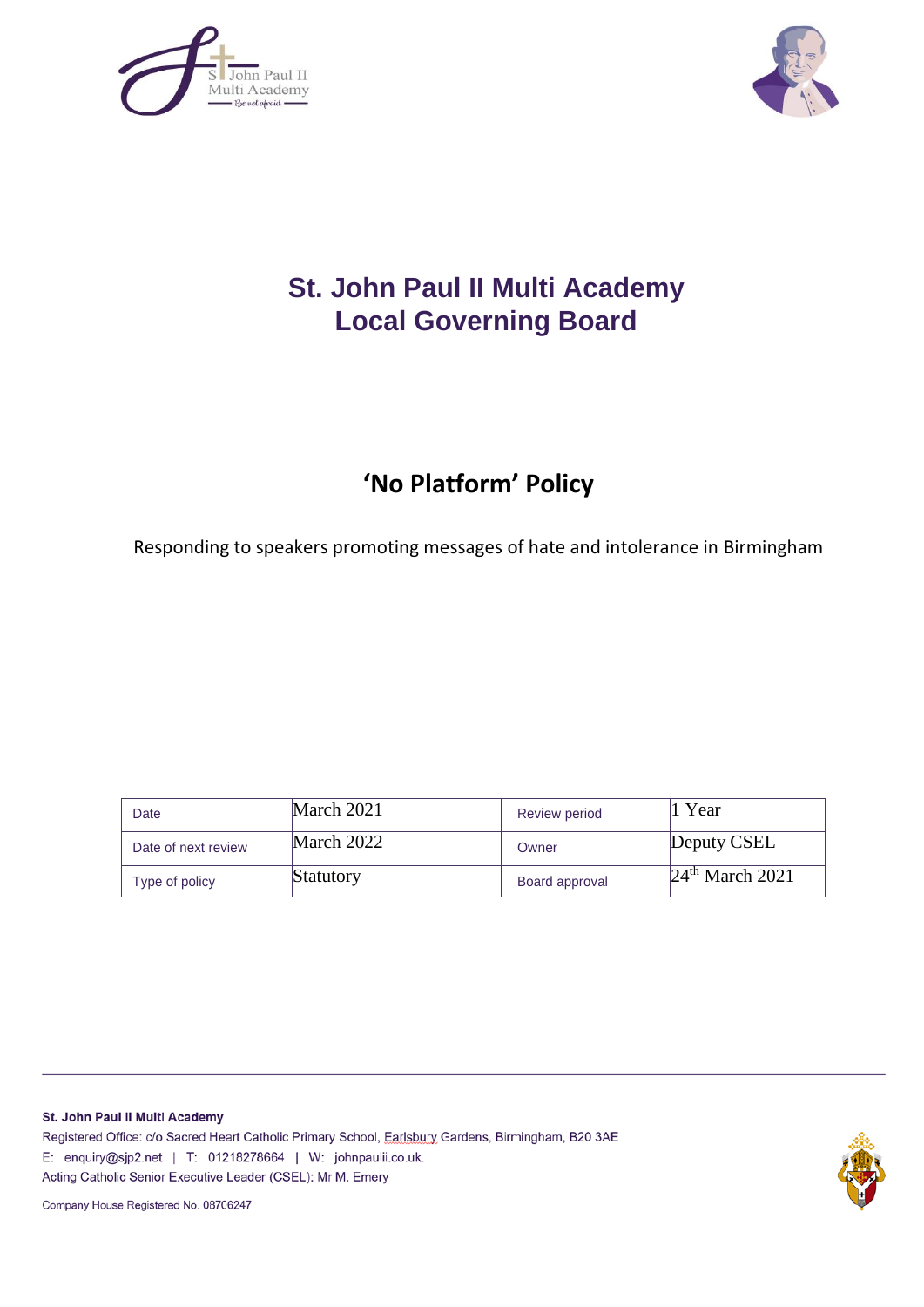



## **Contents Page**

| Introduction                                  |    |
|-----------------------------------------------|----|
| 1.0 Policy Overview and Summary               |    |
| 2.0 Definitions for the purpose of the Policy |    |
| 3.0 Freedom of Speech                         | 6  |
| 4.0 Communication Methods                     |    |
| 5.0 Implementation                            | 7  |
| 6.0 Appeals                                   | 11 |
| 7.0 Guidance for Schools                      | 11 |
| 8.0 Bookings Advice and Guidance              | 14 |
| Appendix 1 - Applying the Framework           | 16 |
| Appendix 2 - Unacceptable Behaviours          |    |

## **Introduction**

St John Paul II Multi Academy devotes much time and energy to ensure that our employees and communities are confident that their Academy operates in a fair and democratic way, demonstrating through our services the highest standards of adhering to the teachings of the Catholic Church, equality and social justice. The use of Academy facilities by groups holding extreme religious, ideological or political views may pose a threat to this confidence as extremist groups may seek to create or exploit grievances and community tensions to the detriment of the whole community. This presents a complex problem for elected Governors and Directors who need to uphold freedom of speech and values of tolerance and respect whilst retaining the trust of local communities.

The Government's Prevent Strategy, 2011 (Revised 2019) and the Counter Extremism Strategy, 2015 defines extremism as:

*vocal or active opposition to fundamental British values, including democracy, the rule of law, individual liberty and mutual respect and tolerance of different faiths and beliefs. Also included in the Government's definition of extremism are calls for the death of members of our armed forces, whether in this country or overseas.*

St. John Paul II Multi Academy

Registered Office: c/o Sacred Heart Catholic Primary School, Earlsbury Gardens, Birmingham, B20 3AE E: enquiry@sjp2.net | T: 01218278664 | W: johnpaulii.co.uk. Acting Catholic Senior Executive Leader (CSEL): Mr M. Emery

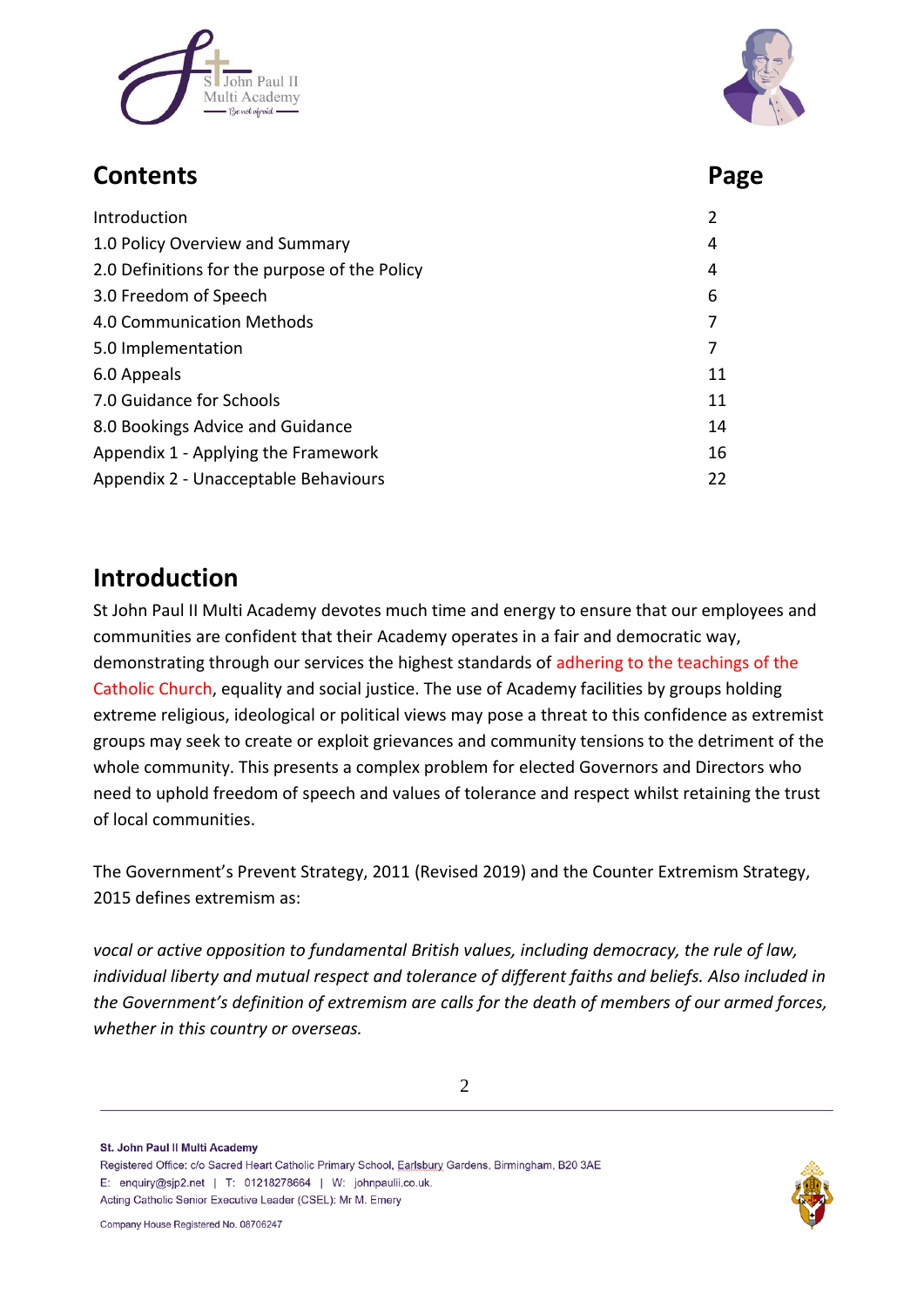



### *The Strategic Framework and Statutory Duty:*

St John Paul II Multi Academy has developed a No Platform Policy to ensure we comply with our statutory obligations, as detailed below.

**Prevent Duty:** Section 26 of the Counter-Terrorism and Security Act 2015 (the Act) places a duty on certain bodies ("specified authorities" listed in Schedule 6 to the Act), in the exercise of their functions, to have "due regard to the need to prevent people from being drawn into terrorism".

The term "due regard" as used in the Act means that the authorities should place an appropriate amount of weight on the need to prevent people being drawn into terrorism when they consider all the other factors relevant to how they carry out their usual functions.

The requirement to prevent premises being used by extremists is also reflected in the following Strategy:

**Counter Extremism Strategy:** Disrupting extremists – We will make full use of available powers, to cover the full range of extremist behaviour, including where extremists sow division in our communities and seek to undermine the rule of law.

When carrying out the duty, the Local Authority must have regard to the Statutory Guidance (Revised Prevent Duty Guidance for England and Wales) issued under section 29 of the Act. Section E of the Statutory Guidance sets out the statutory expectations regarding the use of Local Authority resources, as follows:

"*In Complying with the duty we expect Local Authorities to ensure that publicly owned venues and resources do not provide a platform for extremists and are not used to disseminate extremist views. This includes considering whether IT equipment available to the general public should use filtering solutions that limit access to terrorist and extremist material*" (paragraph 45).

The Strategy contains a commitment to make it more explicit for exclusion (of speakers and events) on the grounds of unacceptable behaviour, which includes past or current extremist activity, either here or overseas. Please refer to Appendix 2 for definitions of unacceptable behaviour under the strategy.

St. John Paul II Multi Academy

Registered Office: c/o Sacred Heart Catholic Primary School, Earlsbury Gardens, Birmingham, B20 3AE E: enquiry@sjp2.net | T: 01218278664 | W: johnpaulii.co.uk. Acting Catholic Senior Executive Leader (CSEL): Mr M. Emery

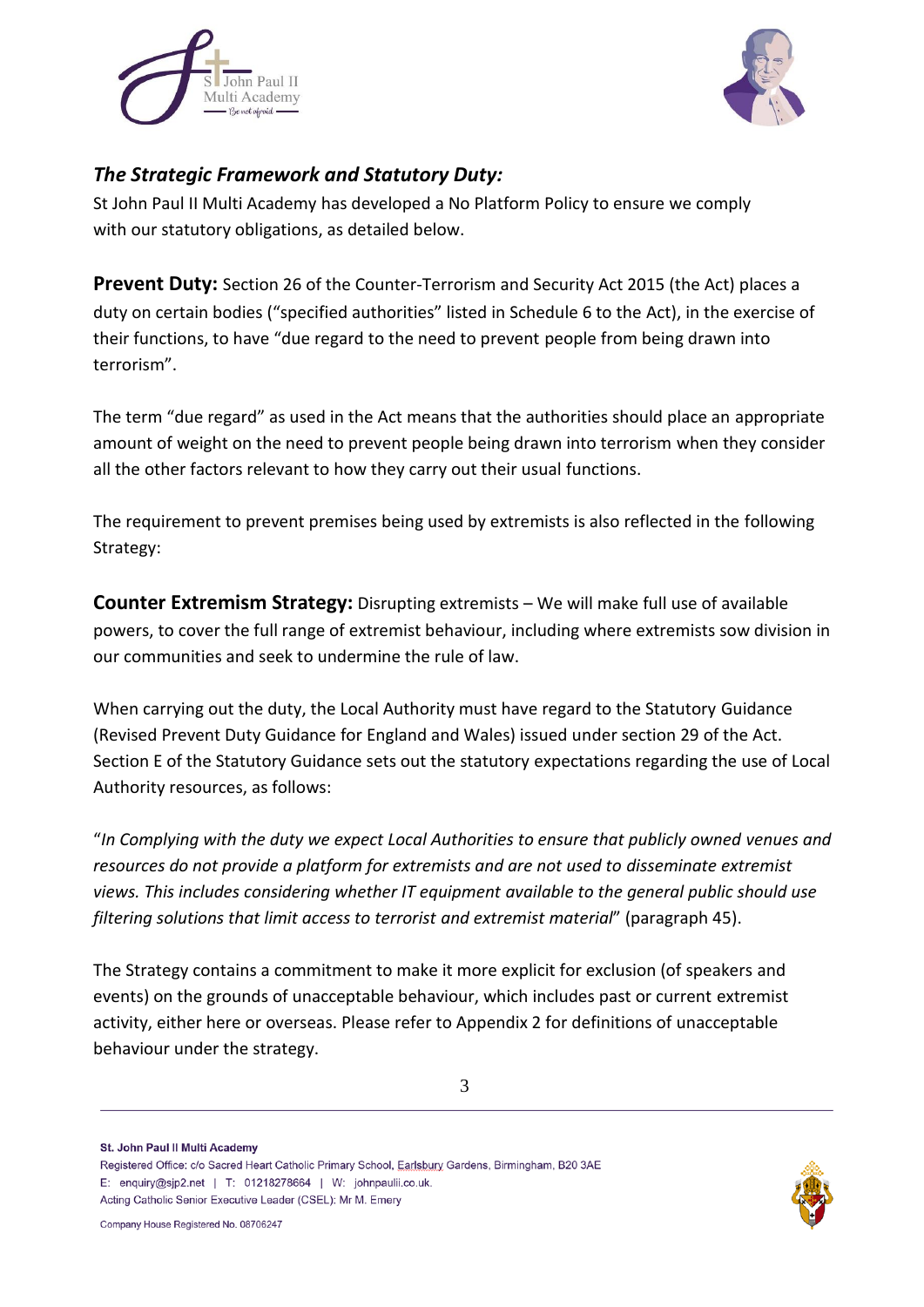



The policy balances the need to ensure freedom of speech and expression whilst ensuring that the Academy complies with current legislation and our commitment to creating cohesive communities. St John Paul II Multi Academy values freedom of speech as a fundamental right underpinning our society's values. However, free speech is not an unqualified privilege and must be subject to laws and policies governing equality, human rights, community safety and community cohesion. Both private citizens and public officials have the right to speak freely and voice their opinions. But freedom comes with responsibility and free speech that leads to violence and harm of others goes against the moral principles on which free speech is valued.

This 'No Platform' Policy will ensure that the Academy upholds its duty of care towards all our staff by seeking to ensure no discrimination on the grounds of political opinion, age, colour, disability, ethnic or national origin, gender, marital status, race, religion or sexual orientation shall be exercised by any individual on Academy premises.

## **1.0 Policy Overview & Summary**

- 1.1 No person using St John Paul II Multi Academy facilities should express or promote extreme ideological, religious or political views.
- 1.2 St John Paul II Multi Academy will not allow the use of its facilities to any group or organisation proscribed by HM Government. A list of proscribed organisations can be found:

[https://www.gov.uk/government/publications/proscribed-terror-groups-ororganisations--](https://www.gov.uk/government/publications/proscribed-terror-groups-ororganisations--2) [2](https://www.gov.uk/government/publications/proscribed-terror-groups-ororganisations--2)

1.3 This policy underlines the Academy's statutory duties and embeds a commitment to the promotion of strong and cohesive community relations.

## **2.0 Definitions for the purpose of the Policy**

For the purpose of this policy:

2.1 The Terrorism Act 20003 makes it a criminal offence to:

St. John Paul II Multi Academy

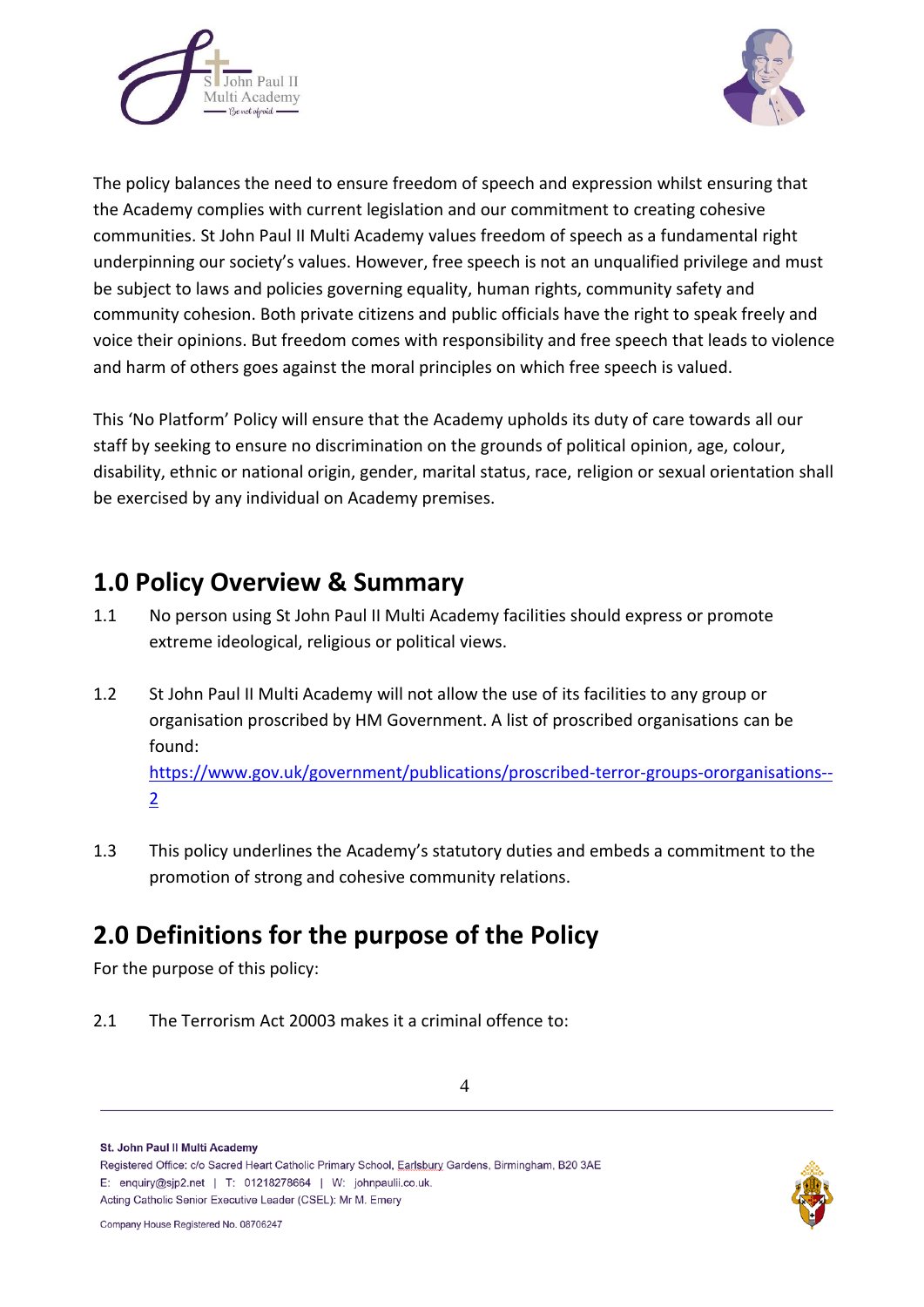



- 2.1.1 Belong, or profess to belong, to a proscribed organisation (section 11 of the Act);
- 2.1.2 Invite support for a proscribed organisation (and the support is not, or is not restricted to the provision of money or other property) (section 12(1));
- 2.1.3 Arrange, manage or assist in arranging or managing a meeting in the knowledge that the meeting is to support or further the activities of a proscribed organisation, or is to be addressed by a person who belongs or professes to belong to a proscribed organisation (section 12(2)); or to address a meeting if the purpose of the address is to encourage support for, or further the activities of, a proscribed organisation (section 12(3)); and
- 2.1.4 Wear clothing or carry or display articles in public in such a way or in such circumstances as to arouse reasonable suspicion that an individual is a member or supporter of the proscribed organisation (section 13).
- 2.2 Section 38b of the Terrorism Act 2000 states that an individual has committed an offence if s/he has information which is known or believes might be of material assistance in preventing another person from committing an act of terrorism or securing apprehension, prosecution or conviction of another person for an offence involving the commission, preparation or instigation of an act of terrorism and s/he fails to disclose that information to the police as soon as is reasonably possible.
- 2.3 Extremism as defined in the Prevent and Counter Extremism Strategy by Government is the:

*vocal or active opposition to fundamental British values, including democracy, the rule of law, individual liberty and mutual respect and tolerance of different faiths and beliefs. Also included in the Government's definition of extremism are calls for the death of members of our armed forces, whether in this country or overseas.*

2.4 Not every part of this definition must be satisfied for a particular individual or organisation to be regarded as extremist.

St. John Paul II Multi Academy

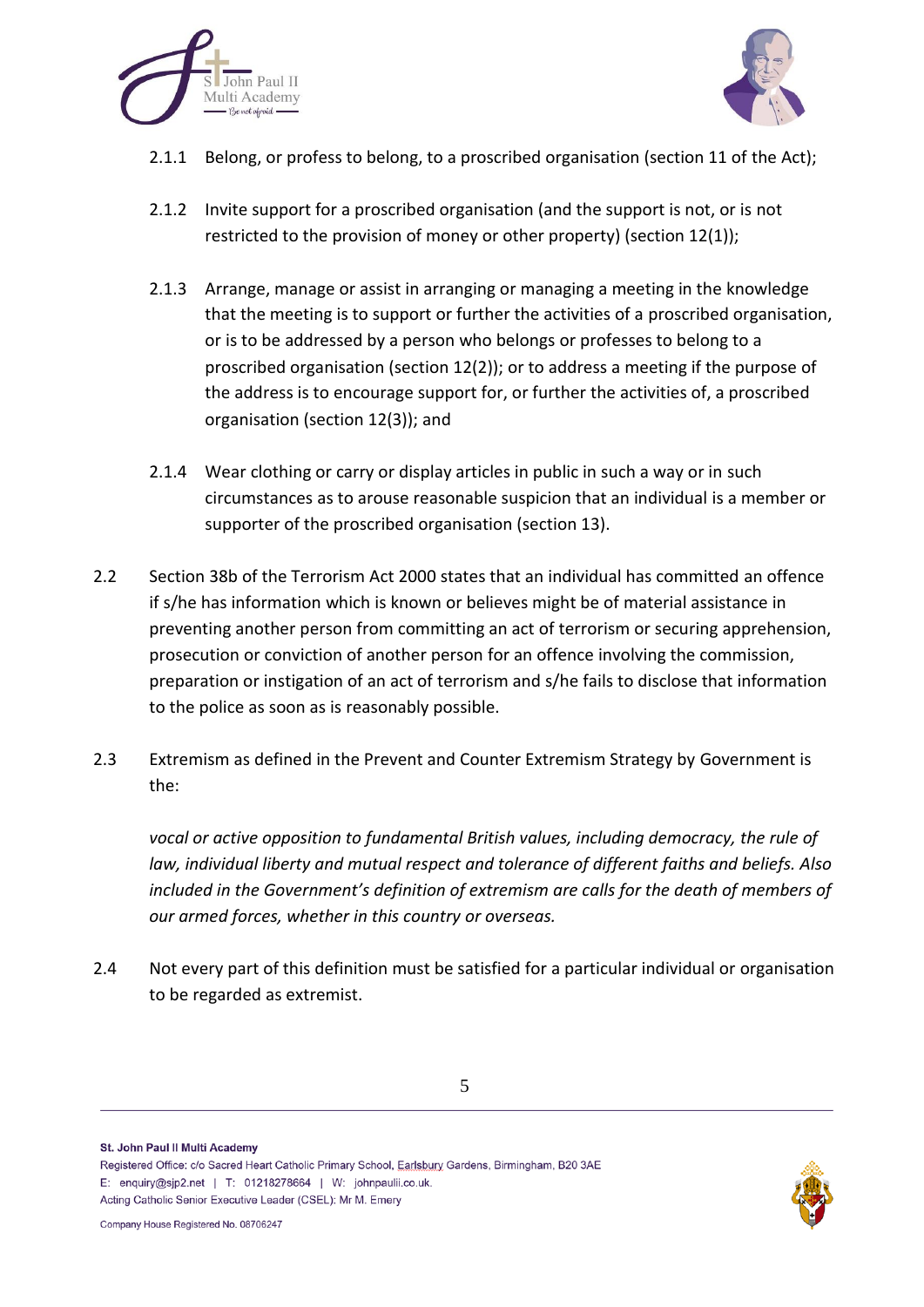



- 2.5 The Equality Act 2010 protects nine individual characteristics set out in Appendix 2. All employees of the Academy have a duty to not unlawfully discriminate against anyone based on any of these characteristics.
- 2.6 The Equality Act 2010 also requires the Academy to have due regard to:
	- 2.6.1 Eliminate unlawful discrimination, harassment, victimisation and any other conduct prohibited by the Act;
	- 2.6.2 Advance equality of opportunity between people who share a protected characteristic and people who do not share it; and
	- 2.6.3 Foster good relations between people who share a protected characteristic and people who do not share it.
- 2.7 Academy facilities includes (by way of example):
	- 2.7.1 Property and land owned by the Academy, in part or in whole;
	- 2.7.2 Property and land leased or licensed by the Academy, in part or in whole;
	- 2.7.3 The provision of services, such as IT services (including copying or printing);

## **3.0 Freedom of Speech**

- 3.1 The Academy is committed to the principles of free speech so far as is reasonably practicable and access to Academy facilities is not denied to anyone on any grounds relating to the beliefs or views of that individual.
- 3.2 Where the expression of beliefs, views, policies or objectives are unlawful and where it is reasonably anticipated that the unlawful expression of such beliefs, views, policies or objectives might occur the Academy reserves the right to prevent by any means those views/beliefs from being expressed on its premises.
- 3.3 The Academy recognises the need to balance the rights to freedom of speech with the provisions of the Equalities Act 2010, which brings together legislation covering antidiscrimination law and which outlaws the use of threatening words or behaviours, or the display of threatening written material with the intent to stir up religious hatred.

St. John Paul II Multi Academy

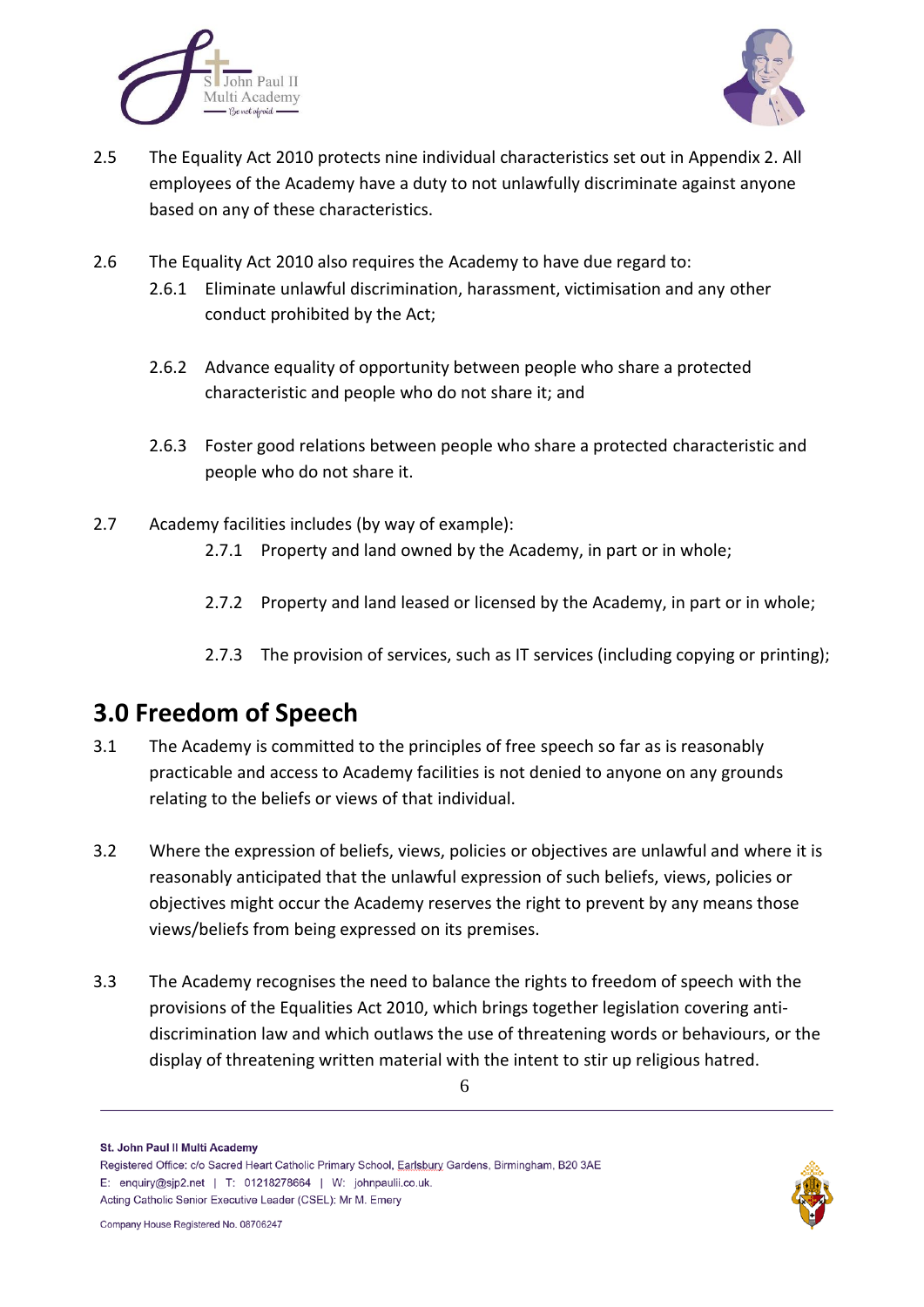



## **4.0 Communication Methods**

### **Use of the Internet & other Electronic Means:**

- 4.1 It is forbidden to use the SJPIIMA or Schools' websites, IT facilities or any other elements of the information management systems or processes for the promotion or planning of terrorism, or promoting extreme ideological, religious or political beliefs.
- 4.2 Any legitimate research or investigation, particularly with relation to groups causing concern (including those proscribed by Government) must first be agreed by a line manager.
- 4.3 The Academy has the right to exercise control over all activities on its IT facilities and networks, including monitoring of systems and electronic communications and access to external resources, pursuant to its existing policies.

#### **Written and Printed:**

- 4.4 It is forbidden to use Academy facilities to produce, store or circulate materials for the promotion or planning of terrorism, or materials promoting extreme ideological, religious or political beliefs. Materials may only be stored or circulated to appropriate individuals if it is in accordance with the law and with the purpose of enacting this or any other relevant Academy policy. A Head Teacher's/ Principal's approval is required to store or circulate such materials.
- 4.5 The Academy has the right to exercise control over all materials stored within its facilities, including the right to destroy materials, and to pass on materials to the police for criminal investigation as deemed appropriate.
- 4.6 Infringements of, or departures from, the procedures set out in this Policy in whatever respect may render those responsible subjects to disciplinary proceedings and they may be referred to West Midlands Police.

## **5.0 Implementation**

5.1 In order to comply with this policy, when an employee of the Academy makes a decision to allow the use of the Academy's facilities to an individual, group or organisation, they

St. John Paul II Multi Academy

Registered Office: c/o Sacred Heart Catholic Primary School, Earlsbury Gardens, Birmingham, B20 3AE E: enquiry@sip2.net | T: 01218278664 | W: johnpaulii.co.uk. Acting Catholic Senior Executive Leader (CSEL): Mr M. Emery

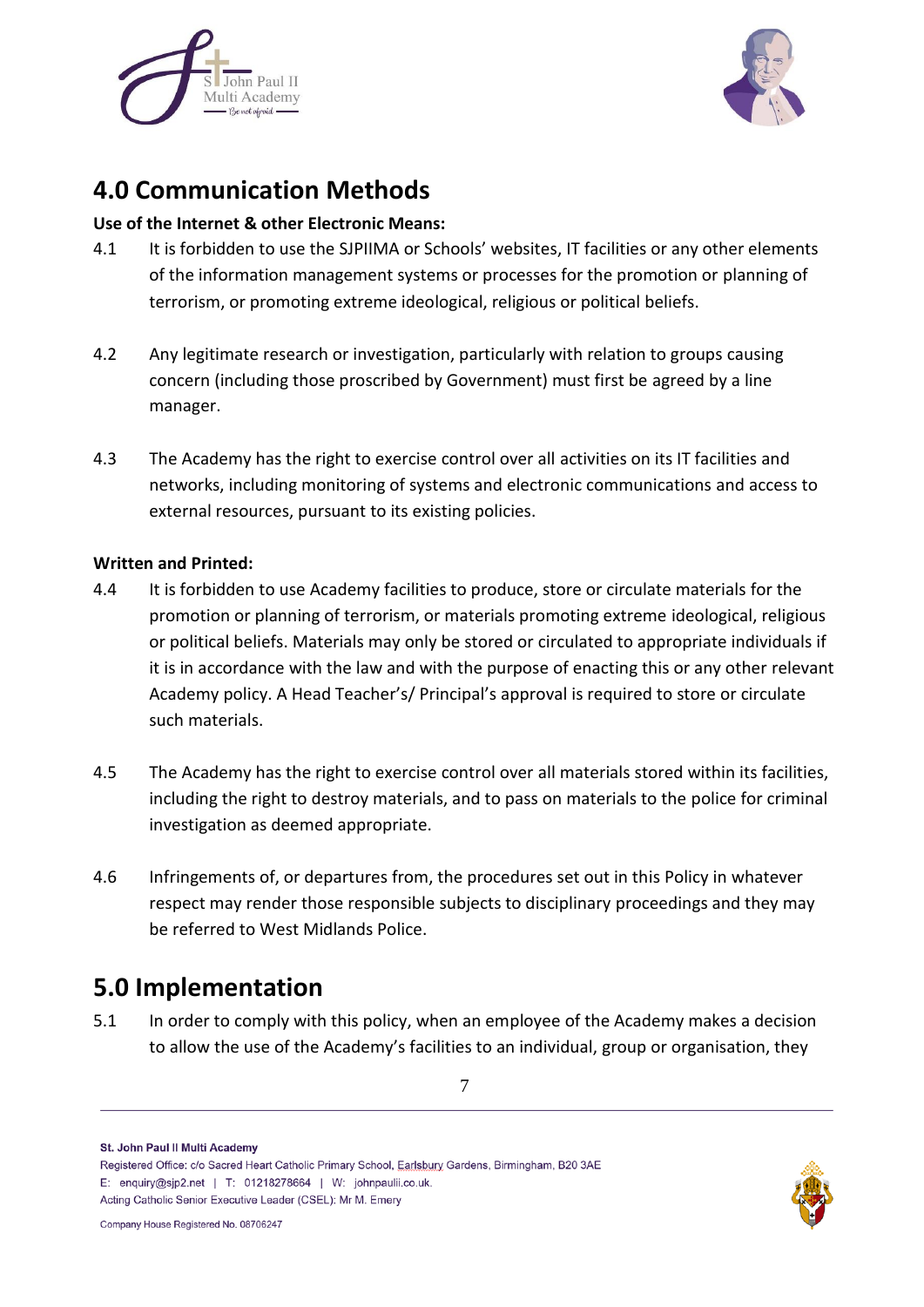



must satisfy themselves that the intended use of the facilities is not in breach of this policy.

- 5.2 This can be achieved by considering the following questions and taking the following actions:
	- 5.2.1 Check whether the individual/group is listed on the government's list of proscribed organisations, see paragraph 1.2 above. If they appear on the list, then the booking must be declined. Immediately inform your Head Teacher/ Principal as well as reporting the matter to the West Midlands Police. Permission must not be granted for the use of the Academy facilities in breach of the Terrorism Act 2000.
	- 5.2.2 Identify if the individual/group has previously made a booking and been cleared by this process.

#### **Previously cleared:**

- 5.2.3 If the individual/group have previously been cleared check if any concerns were raised that would be considered a breach of the Terrorism Act 2000 as set out in paragraphs 2.1 and 2.2 above or considered a breach of the Equalities Act 2010, look at paragraphs 2.5 and 2.6 above either during or after the event.
- 5.2.2 If no concerns were raised check to see if the planned event/activity is free from controversial issues or activity appears to promote extremist ideological, political or religious belief? Look at paragraphs 2.3 and 2.4 above. If it looks like it does, find out more about the individual, group or organisation and what is the intended use of the facility (follow the Assessing Information Guidance as set out in Appendix 1 below).
- 5.2.3 Does the use of the facility breach the Terrorism Act 2000?

Look at paragraphs 2.1 and 2.2 above. If it does breach the Terrorism Act 2000, immediately inform the Head Teacher/ Principal or Designated Safeguarding Lead (DSL) as well as reporting the matter to the West Midlands Police. Permission must not be granted for the use of the Academy facilities in breach of the Terrorism Act

St. John Paul II Multi Academy



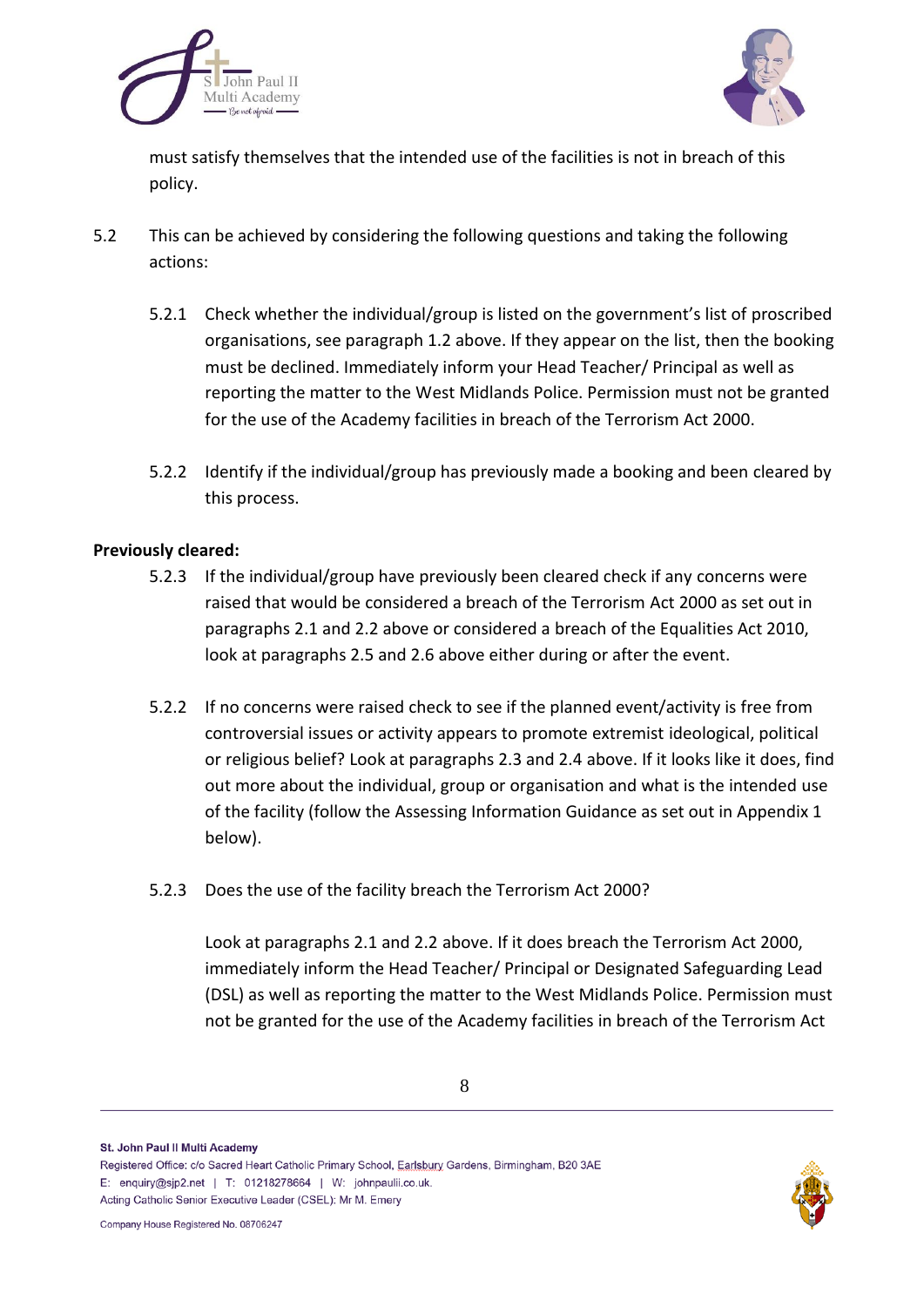



2000 and clearance must be sought from the Catholic Executive Senior Leader (CESL) via the [enquiry@sjp2.net](mailto:enquiry@sjp2.net) inbox.

5.2.4 Does the activity appear to breach the Equality Act 2010 duty, either by discriminating against individuals with protected characteristics or by not complying with the public duty (look at paragraphs 2.5 and 2.6 above and Appendix 2 below)?

If it looks like it does, refer to the Head Teacher/ Principal or Designated Safeguarding Lead (DSL). Permission must not be granted for the use of the Academy facilities in breach of the Equalities Act 2010 and clearance must be sought from the Catholic Executive Senior Leader (CESL) via the [enquiry@sjp2.net](mailto:enquiry@sjp2.net) inbox.

- 5.2.5 If the planned event/activity is free from issues raised in paragraphs 5.2.2, 5.2.3 and 5.2.4 above then booking can be accepted.
- 5.2.6 If the matter has been referred to the No Platform Inbox the booking must not be accepted until clearance has been given.

#### **Previously not cleared or first time Booking:**

- 5.2.7 Check to see if the planned event/activity is free from controversial issues or activity appears to promote extremist ideological, political or religious belief? Look at paragraphs 2.3 and 2.4 above. If it looks like it does, find out more about the individual, group or organisation and what is the intended use of the facility (follow the assessing information guidance as set out in Appendix 1 below).
- 5.2.8 Does the use of the facility breach the Terrorism Act 2000?

Look at paragraphs 2.1 and 2.2 above. If it does breach the Terrorism Act 2000, immediately inform the Head Teacher/ Principal or Designated Safeguarding Lead (DSL) as well as reporting the matter to the West Midlands Police. Permission must not be granted for the use of the Academy facilities in breach of the Terrorism Act 2000 and clearance must be sought from the Catholic Executive Senior Leader (CESL) via the [enquiry@sjp2.net](mailto:enquiry@sjp2.net) inbox.

St. John Paul II Multi Academy

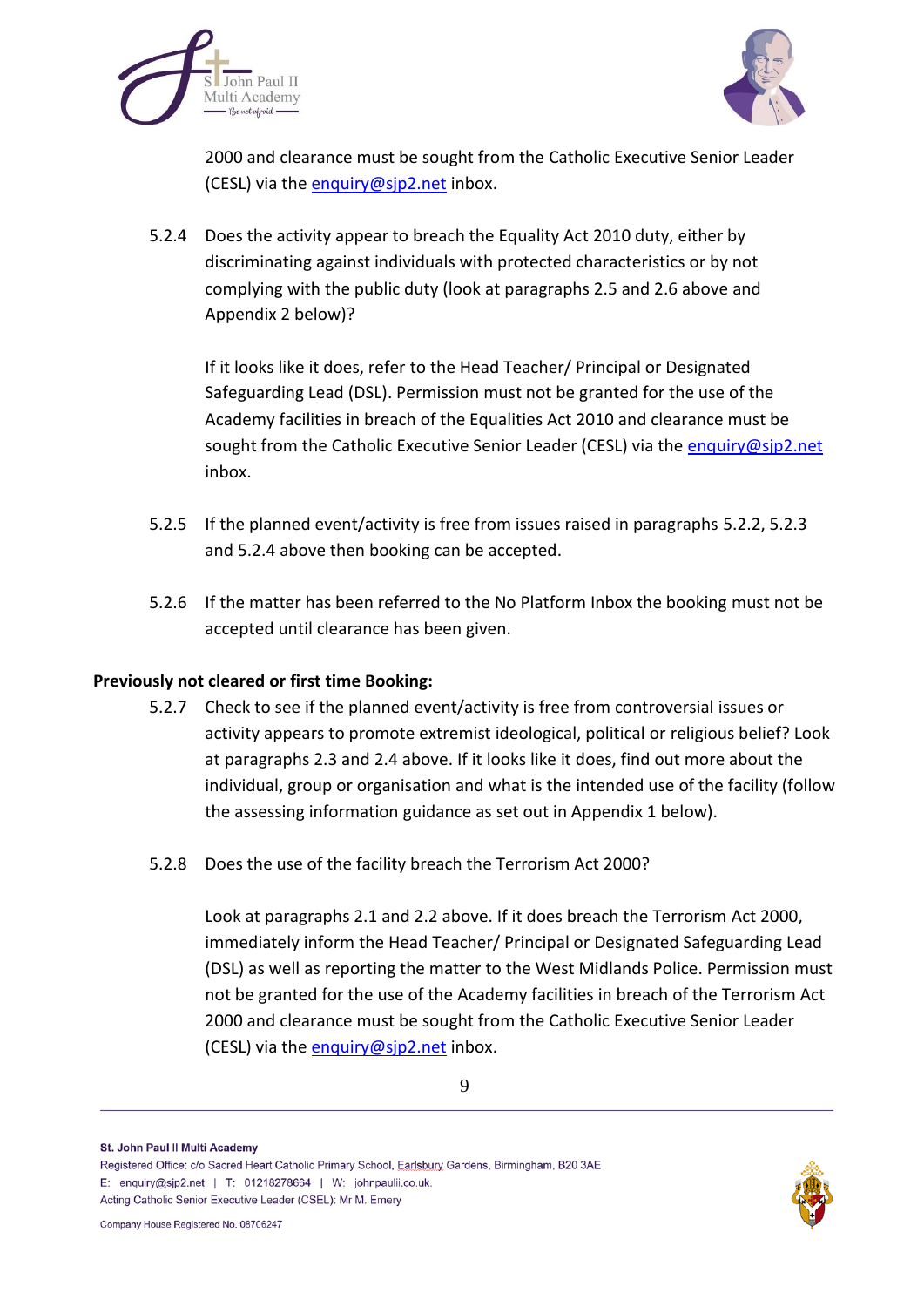



5.2.9 Does the activity appear to breach the Equality Act 2010 duty, either by discriminating against individuals with protected characteristics or by not complying with the public duty (look at paragraphs 2.5 and 2.6 above and Appendix 2 below)?

If it looks like it does, refer to the Head Teacher/ Principal or Designated Safeguarding Lead (DSL). Permission must not be granted for the use of the Academy facilities in breach of the Equalities Act 2010 and clearance must be sought from the Catholic Executive Senior Leader (CESL) via the [enquiry@sjp2.net](mailto:enquiry@sjp2.net) inbox.

- 5.2.10 If the planned event/activity is free from issues raised in paragraphs 5.2.2, 5.2.3 and 5.2.4 above then booking can be accepted.
- 5.2.11 If the matter has been referred to the No Platform Inbox the booking must not be accepted until clearance has been given.
- 5.2.12 Always refer to the Catholic Executive Senior Leader (CESL) via the [enquiry@sjp2.net](mailto:enquiry@sjp2.net) inbox for further clearance, if you are unsure.
- 5.3 If an activity, following an assessment, is considered to promote extremist ideological, political or religious beliefs and/or to be in breach of the Equality Act 2010, then you should:
	- 5.3.1 Refuse the use of the facilities; following clearance from the Catholic Executive Senior Leader (CESL) via the [enquiry@sjp2.net](mailto:enquiry@sjp2.net) inbox. (See Appendix 1, Due Diligence Process below)
	- 5.3.2 Explain to the individual, group or organisation the reasons why you are refusing, including reference to any evidence you have used in reaching your decision.
	- 5.3.3 Explain to the individual, group or organisation that they can appeal the decision as set out in this policy.

St. John Paul II Multi Academy



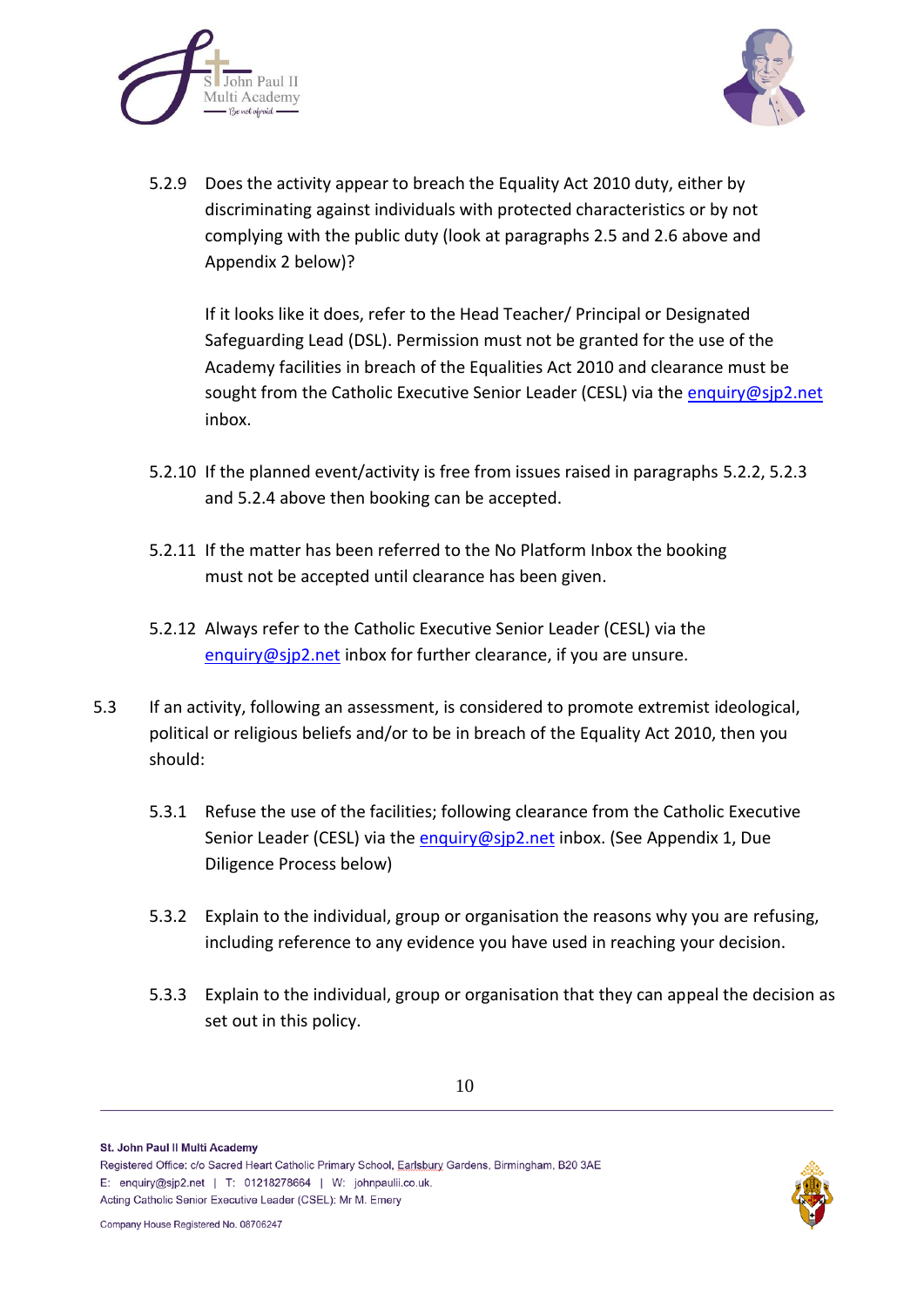



## **6.0 Appeals**

6.1 Appeals against decisions made by the Head Teacher/ Principal in accordance with this policy should be made within seven working days and in writing to: the Catholic Executive Senior Leader (CESL) via th[e enquiry@sjp2.net](mailto:enquiry@sjp2.net) inbox.

## **7.0 MODEL GUIDANCE FOR SCHOOLS**

**Responding to speakers promoting messages of hatred and intolerance.**

### 7.1 **Introduction**

Schools, both state-funded and independent, have a range of duties in relation to safeguarding children from extremism. The statutory guidance *Keeping Children Safe in Education*, most recently updated in September 2020, is the key document for schools, colleges and their staff as part of the wider safeguarding system for children. It provides an overview of their duties regarding preventing the radicalisation of children. It recognises that children are vulnerable to extremist ideology and radicalisation and that protecting children from this risk should be part of a schools' safeguarding approach.

The Government published an overview of the duties on schools in its policy paper *Preventing Extremism in The Education and Children's Services Sectors* on 1 September 2015 and Prevent Duty guidance April 2019.

In recent times the Government has taken further action to strengthen the duties on schools, in particular with the Counter-Terrorism and Security Act 2015, which placed the Government's 'Prevent' Counter-Extremism strategy on a statutory footing, and placed duties on schools to have due regard to the need to prevent children being drawn into terrorism.

The Government has also sought to strengthen a schools' abilities to address a wide range of potential concerns relating to radicalisation, such as the potential for children to be groomed through several mediums and be drawn into extremist narratives.

### 7.2 **Aims of Policy**

This "No Platform Policy" aims to ensure that St John Paul II Multi Academy balances the right of freedom of speech against the potential use of its facilities for the promotion of

Registered Office: c/o Sacred Heart Catholic Primary School, Earlsbury Gardens, Birmingham, B20 3AE E: enquiry@sjp2.net | T: 01218278664 | W: johnpaulii.co.uk. Acting Catholic Senior Executive Leader (CSEL): Mr M. Emery



St. John Paul II Multi Academy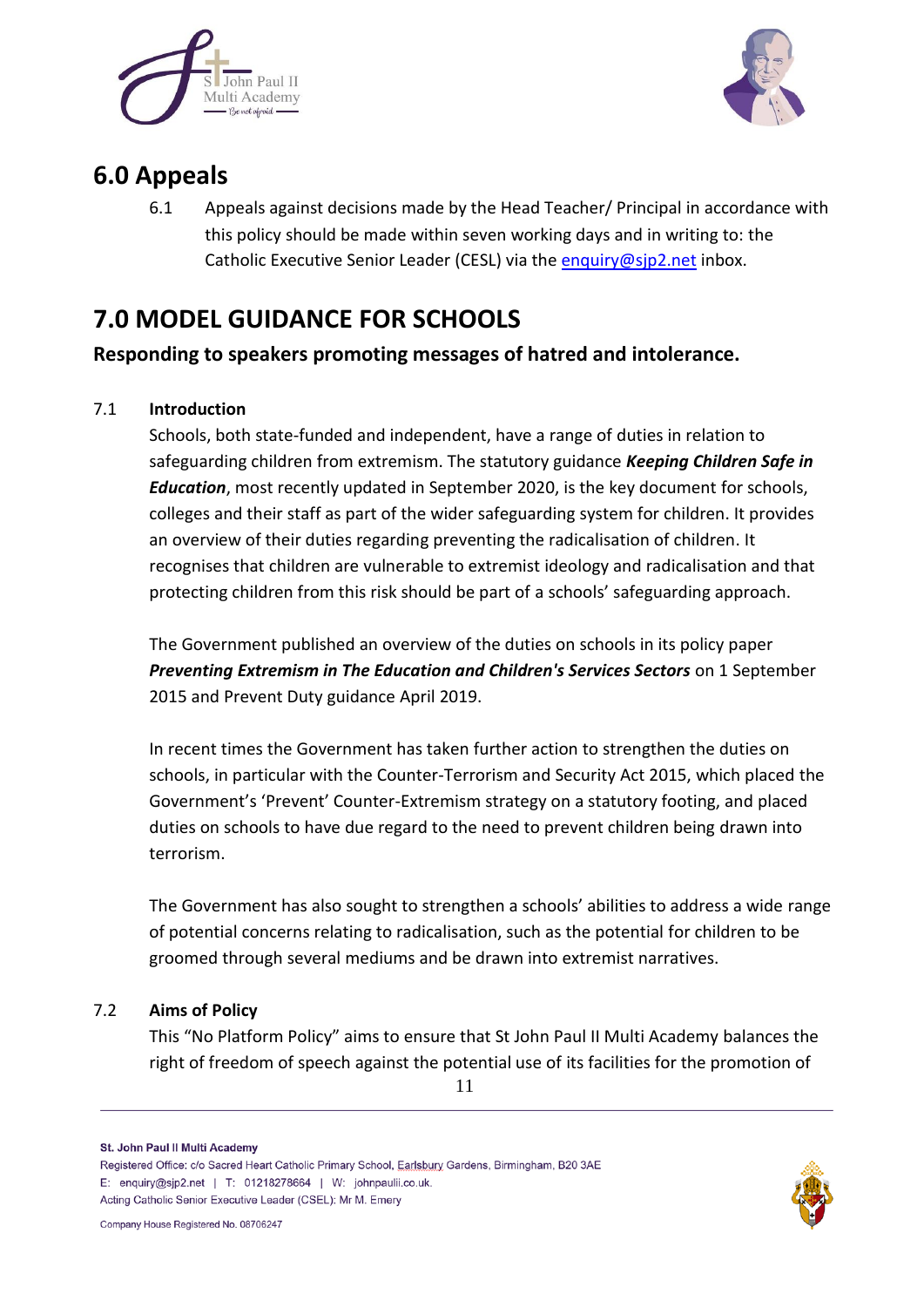



extremist ideological, religious or political beliefs. In this context beliefs are considered to be extremist if they include the expression of racist or fascist views; if they incite hatred based on religious interpretation, ideology or belief; or if they promote discrimination on the grounds of political opinion, age, colour, disability, ethnic or national origin, gender, marital status, race, religion or sexual orientation.

This policy provides guidelines on how schools can respond to extremist concerns and conduct research into the background of potential speakers.

#### 7.3 **Definitions**

These can be found in section 2.0 above.

#### 7.4 **Principles**

The Principles on which this policy is based are:

- No person may use the facilities of St John Paul II Multi Academy to express or promote extremist ideological, religious or political views.
- No person may use the facilities of St John Paul II Multi Academy to express or promote discriminatory views in relation to the protected characteristics listed in the Equality Act 2010.
- St John Paul II Multi Academy will not allow the use of its facilities by any group or organisation that is proscribed by HM Government.

#### 7.5 **Electronic Communication**

St John Paul II Multi Academy will not allow the use of the school website, IT facilities or information management processes to:

- Promote discriminatory views in relation to the protected characteristics listed in the Equality Act 2010;
- Promote or glorify terrorism; or
- Promote extreme ideological, religious or political beliefs.

The Academy has a right to exercise control over all activities on its IT facilities, including electronic communications associated with St John Paul II Multi Academy and use of Academy equipment to access external resources. This includes the right to monitor the use of Academy resources.

St. John Paul II Multi Academy

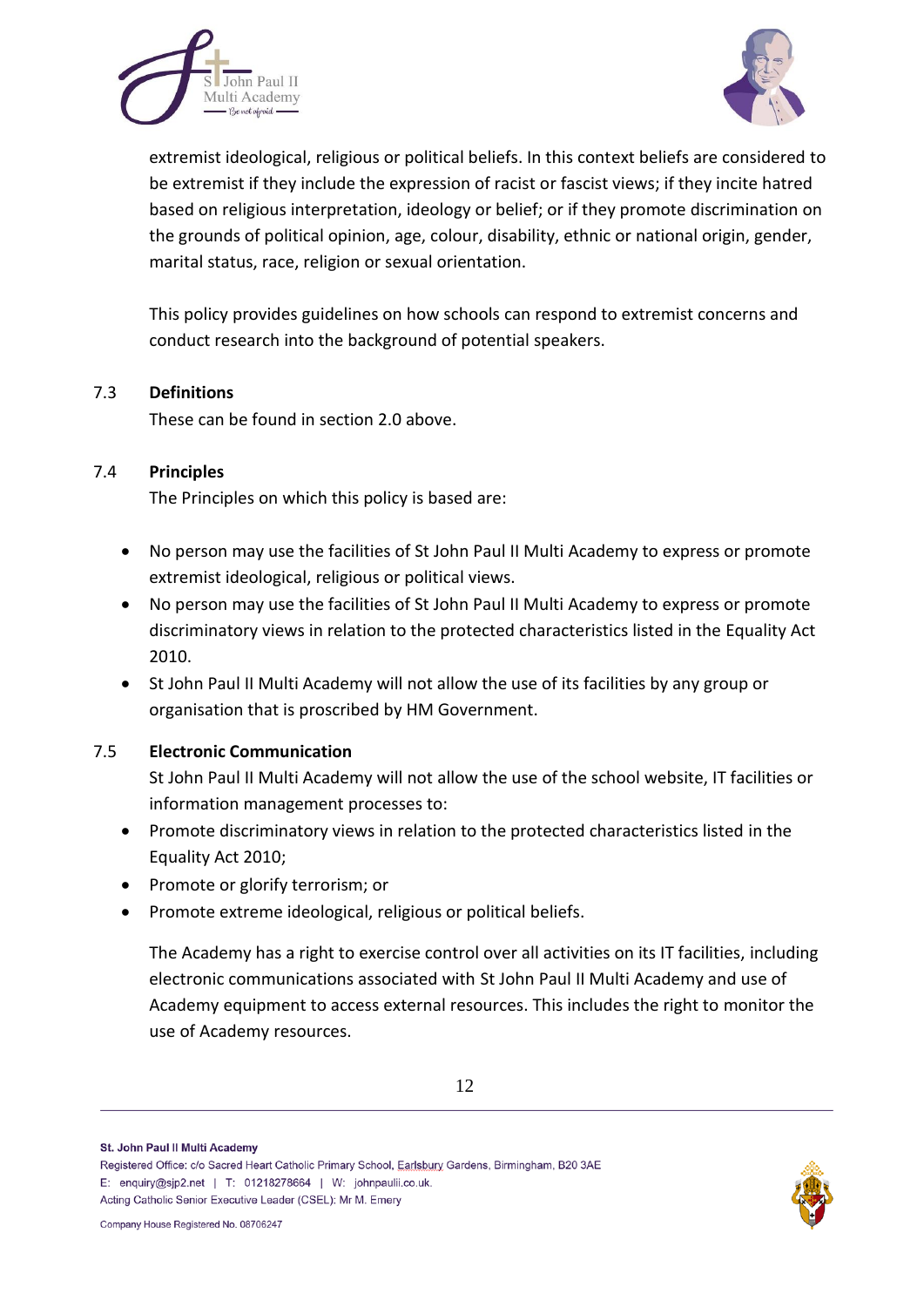



#### 7.6 **Written and Printed Communication**

St John Paul II Multi Academy has the right to exercise control over the content of any written or printed material that identifies itself as associated with the Academy. It will not allow the use of its facilities in the production of such material, or permit the use of its name, or of any identifying marks relating to the Academy, in such material, if that material appears to:

- Promote discriminatory views in relation to the protected characteristics listed in the Equality Act 2010;
- Promote or glorify terrorism; or
- Promote extreme ideological, religious or political beliefs.

#### 7.7 **Use of Buildings, Facilities and Property**

In deciding whether to allow any group or organisation to make use of its buildings, facilities and property St John Paul II Multi Academy will take into account the views, policies and objectives of that group or organisation and may refuse on the grounds that these are incompatible with the policies and objectives of the Academy. In particular, access will be refused if it appears likely that the proposed activity would promote extremist ideological, political or religious beliefs.

#### 7.8 **Accountability**

The Catholic Executive Senior Leader (CESL) within the Multi Academy has ultimate responsibility for this policy. The implementation of the policy is the responsibility of the Head Teacher/ Principal and/or Designated Safeguarding Lead.

St John Paul II Multi Academy will use this No Platform Policy for guidance on conducting research into the background of potential speakers, consulting other schools, other organisations, using search engines, assessing the reliability of information found, identifying risks to community cohesion etc.

#### 7.9 **Reporting Concerns**

Academy staff have a responsibility to act on concerns. Staff will have training on how to recognise a potential issue with the promotion of extremism in school.

St. John Paul II Multi Academy

Registered Office: c/o Sacred Heart Catholic Primary School, Earlsbury Gardens, Birmingham, B20 3AE E: enquiry@sip2.net | T: 01218278664 | W: johnpaulii.co.uk. Acting Catholic Senior Executive Leader (CSEL): Mr M. Emery

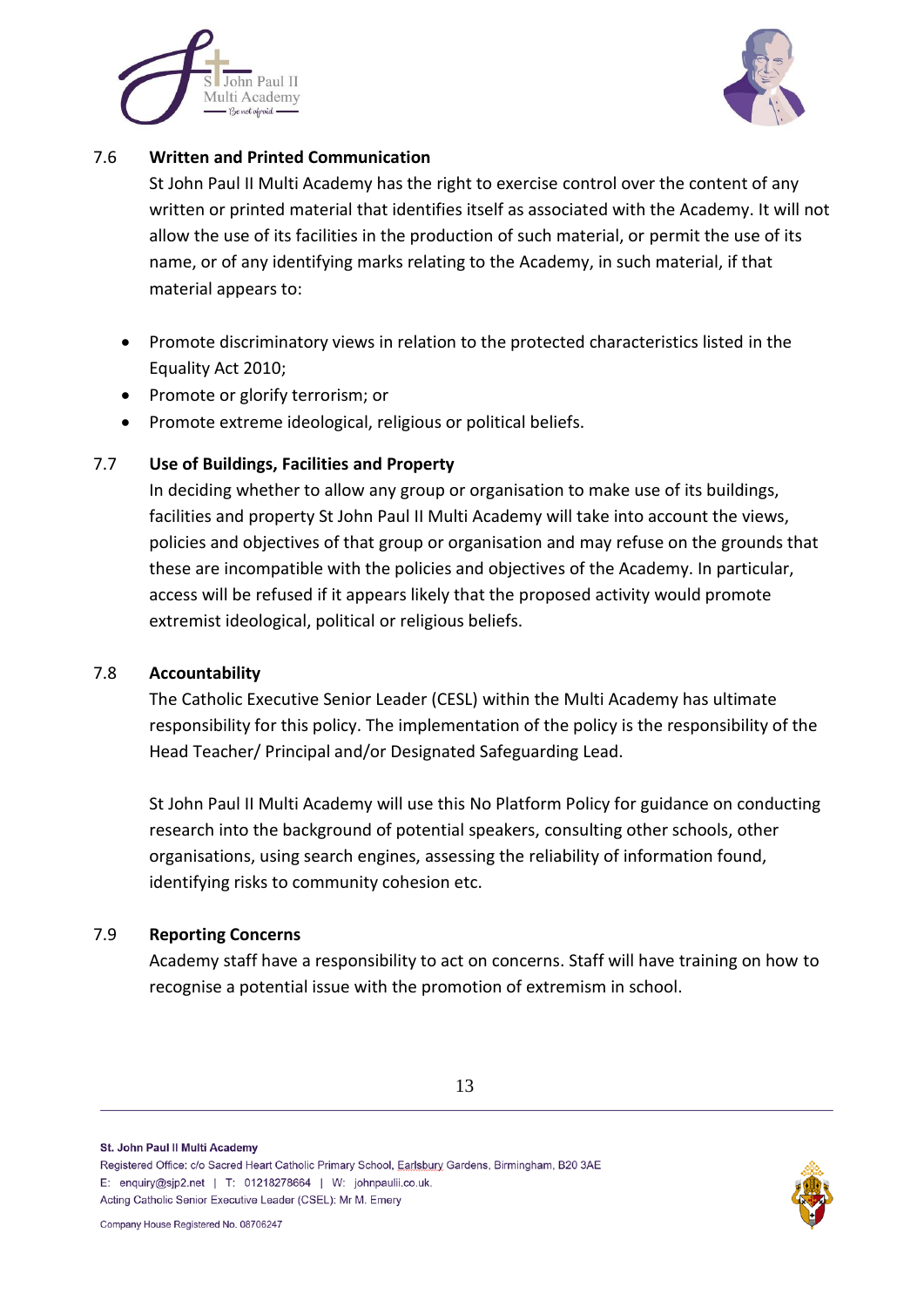



At St John Paul II Multi Academy, staff will inform the Head Teacher/ Principal if they have a concern.

Any staff member who has raised a concern will be given feedback on the action taken.

If after reporting a concern, staff feel that no satisfactory action has been taken, then they should escalate the concern by informing the Chair of the Local Governing Body of the school in which they are based. If a concern needs to be escalated further, then St John Paul II Multi Academy Whistle Blowing Policy is to be used.

In addition to in-school safeguarding mechanisms if someone is concerned about someone using Academy premises to promote extremism, then further advice can be sought by writing to the Catholic Executive Senior Leader (CESL) at [enquiry@sjp2.net](mailto:enquiry@sjp2.net)

#### 7.10 **Training**

St John Paul II Multi Academy will ensure that Academy staff and Governors receive appropriate training in the issues raised by this policy

## **8.0 No Platform Policy – Undesirable Bookings**

### **Advice and Good Practice for Venue Bookings**

Follow the steps below to mitigate the risks of undesirable books. This document is not a definitive list and should be used in conjunction with other checking mechanisms.

### **ASK**

#### **What's planned and who's planning it?**

- 1. Who is the individual or organisation booking the event?
	- Ask for their name and associated names they operate under
	- Ask for their address and phone number
	- Get details of the individual or the organisations website and associated websites.

St. John Paul II Multi Academy

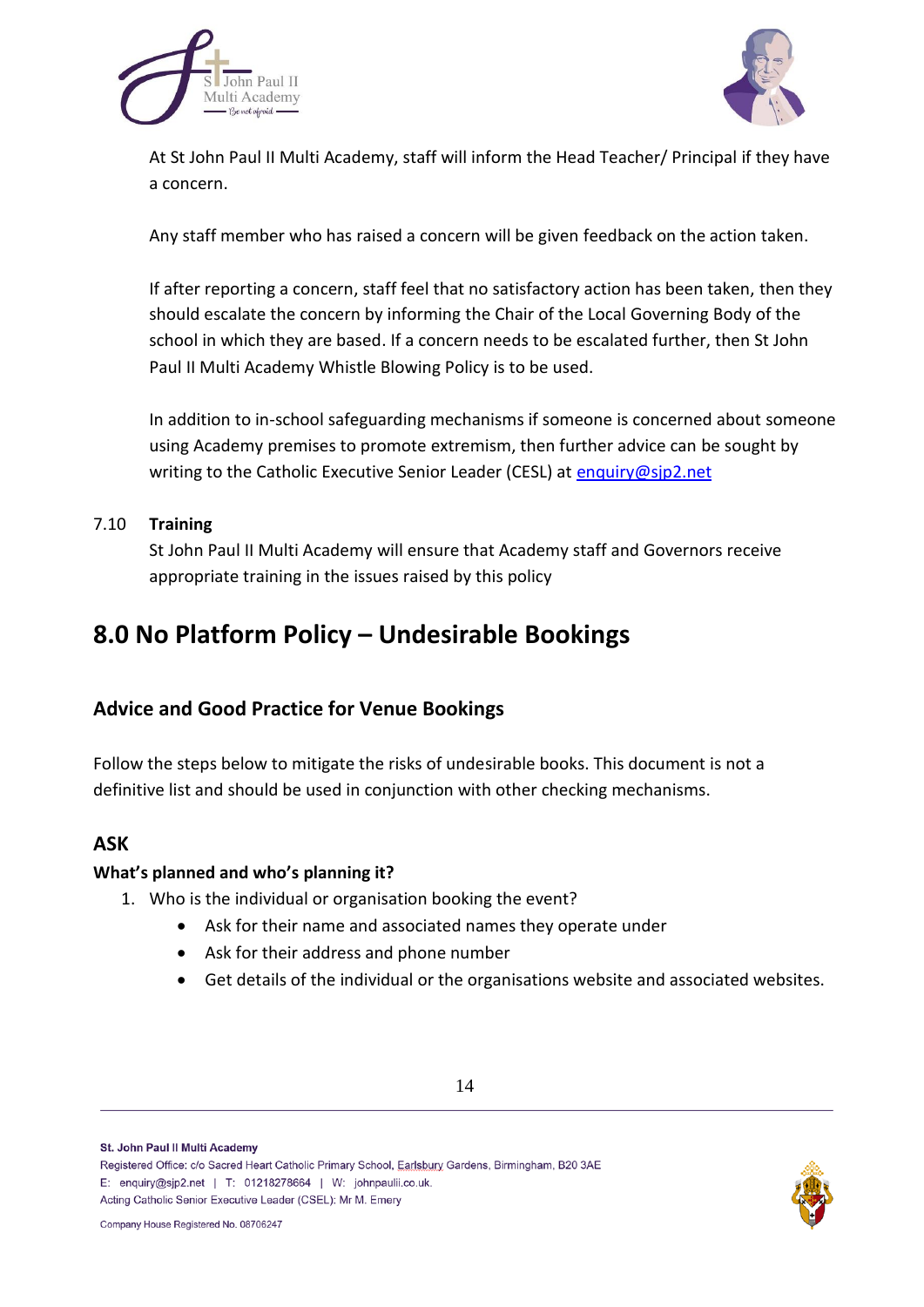



- 2. Do they implement a policy that promotes equality and diversity and challenges all forms of discrimination? Or will they agree to their event subscribing to your equality and diversity policy?
- 3. Ask for details of the event, including: theme; title; agenda; content; speakers; expected audience, numbers and demographics; details of how the event will be promoted (ask for copies of flyers/posters etc); is the event open to the public or a ticket only event?

### **CHECK**

#### **Undertake due diligence to confirm what you've been told and find out more.**

- 1. Run a check on the individual/organisation/speakers by:
	- Viewing their website, articles or speeches
	- Consider what other people are saying about them (articles/blogs etc.)
- 2. Ask for a reference from a venue provider previously used by the individual/organisation.
- 3. If the booking is for a charity, check the charity number of the organisation with the charity commission at the charity.commission.gov.uk

#### **DECIDE**

#### **Do you let the event go ahead? Or take action to reduce risk?**

Use the information collected to inform your decision.

#### **TOP TIPS when taking bookings**

- If the booking is being arranged by an event management or another company, make sure you know who their client is
- Be wary of individuals only giving out mobile numbers
- If the enquiries are about internet use and bandwidth, investigate whether any speakers will partake remotely
- Be wary of individuals/organisations making large cash payments

Registered Office: c/o Sacred Heart Catholic Primary School, Earlsbury Gardens, Birmingham, B20 3AE E: enquiry@sjp2.net | T: 01218278664 | W: johnpaulii.co.uk. Acting Catholic Senior Executive Leader (CSEL): Mr M. Emery





St. John Paul II Multi Academy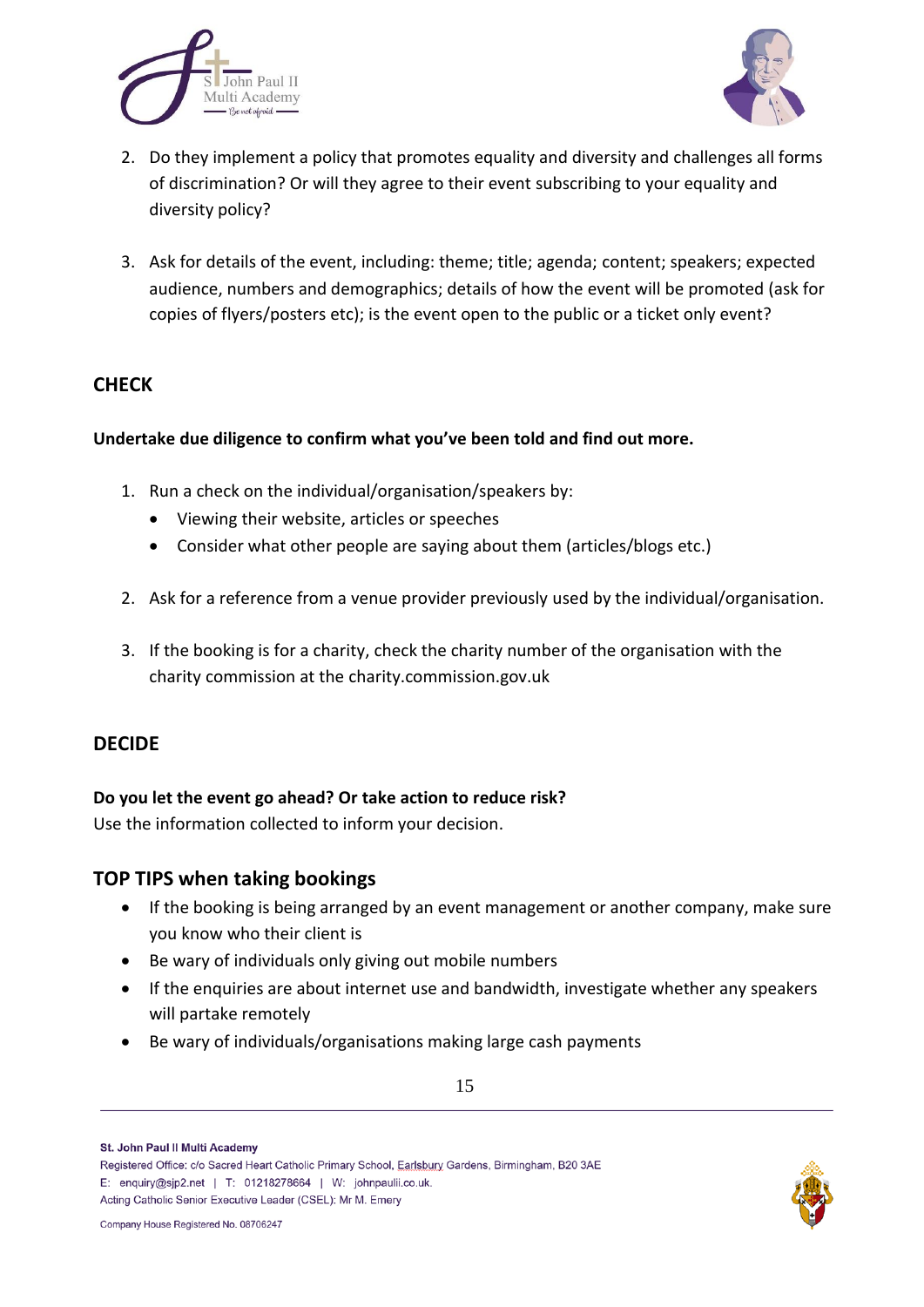



Ensure that in the event of reputational risk you can withdraw from the contract

### **TOP TIPS when researching individuals/organisations online**

- Complete a thorough investigation on the individual/organisation by:
	- o Viewing their website(s)
	- o Looking at what other people are saying about them (article/blogs etc.)
- Complete a thorough check on any speakers by looking at what other people are saying about them (article/blogs etc.)
- When you are looking at a website, check that it is being kept up to date
- If you are unsure about an organisation, check it has a landline number and a business address
- Where possible use primary evidence an organisations manifesto or a person speaking on YouTube

#### **ADDITIONAL INFORMATION**

List of Terrorist Organisations banned under U.K Law **[www.gov.uk/government/publications/proscribed-terror-groups-or-organisations--2](http://www.gov.uk/government/publications/proscribed-terror-groups-or-organisations--2)**

The Charity Commission **[www.charity.commission.gov.uk](http://www.charity.commission.gov.uk/)**

If you still have a concern about the booking, you can contact your Local Authority **[noplatform@birmingham.gov.uk](mailto:noplatform@birmingham.gov.uk)**

In case of an Emergency dial **999**

If you have any information about suspicious activity or behaviour contact Counter Terrorist Police via:

**Gov.uk/ACT** or call **0800 789 321**

## **Appendix 1 - Applying the Framework**

### **Advice and Decision-Making Process**

St. John Paul II Multi Academy

Registered Office: c/o Sacred Heart Catholic Primary School, Earlsbury Gardens, Birmingham, B20 3AE E: enquiry@sjp2.net | T: 01218278664 | W: johnpaulii.co.uk. Acting Catholic Senior Executive Leader (CSEL): Mr M. Emery

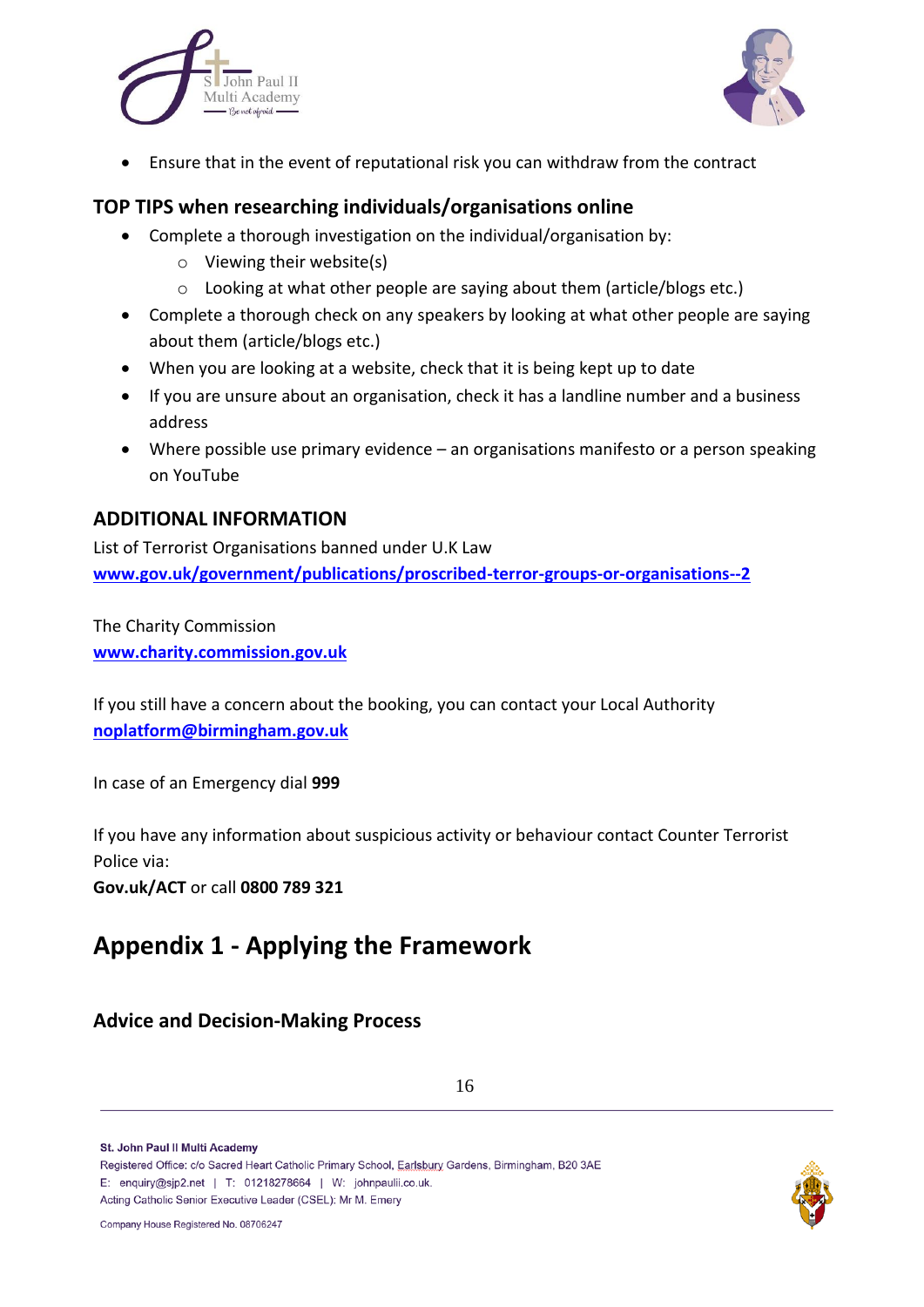

#### **SOURCE**

- Member of staff
- **•** Local resident
- Partner organisation
- Local organisation or group
- Social media
- Other

#### **ASSESS INFORMATION**

- Gather information
- Identify venue type
- Apply assessment criteria
- Does the speaker/event breach Counter Terrorism ACT 2000 or the Equalities Act 2010
- Consult relevant community groups
- Be proportionate
- Seek appropriate partner advice if required

#### **CONSIDER IMPACT**

- Consider impact on cohesion, equalities, community safety and potential for disorder
- Identify and decide on appropriate course of action
- Obtain further advice and clearance from the Catholic Executive Senior Leader (CESL)

#### **MAKE DECISION**

- Decision to support booking
- Decision to not support booking. In this instance inform booking person/organisation of reason for decision, refer them to the No Platform policy and their right to appeal.

## **Assessing Information**

#### **GATHER INFORMATION**

- Undertake due diligence by conducting open source checks; use more than one search engine to prevent bias.
- Consult partner organisations, communities and third-party sources for further information
- Gather as much primary source and attributable information as possible

St. John Paul II Multi Academy



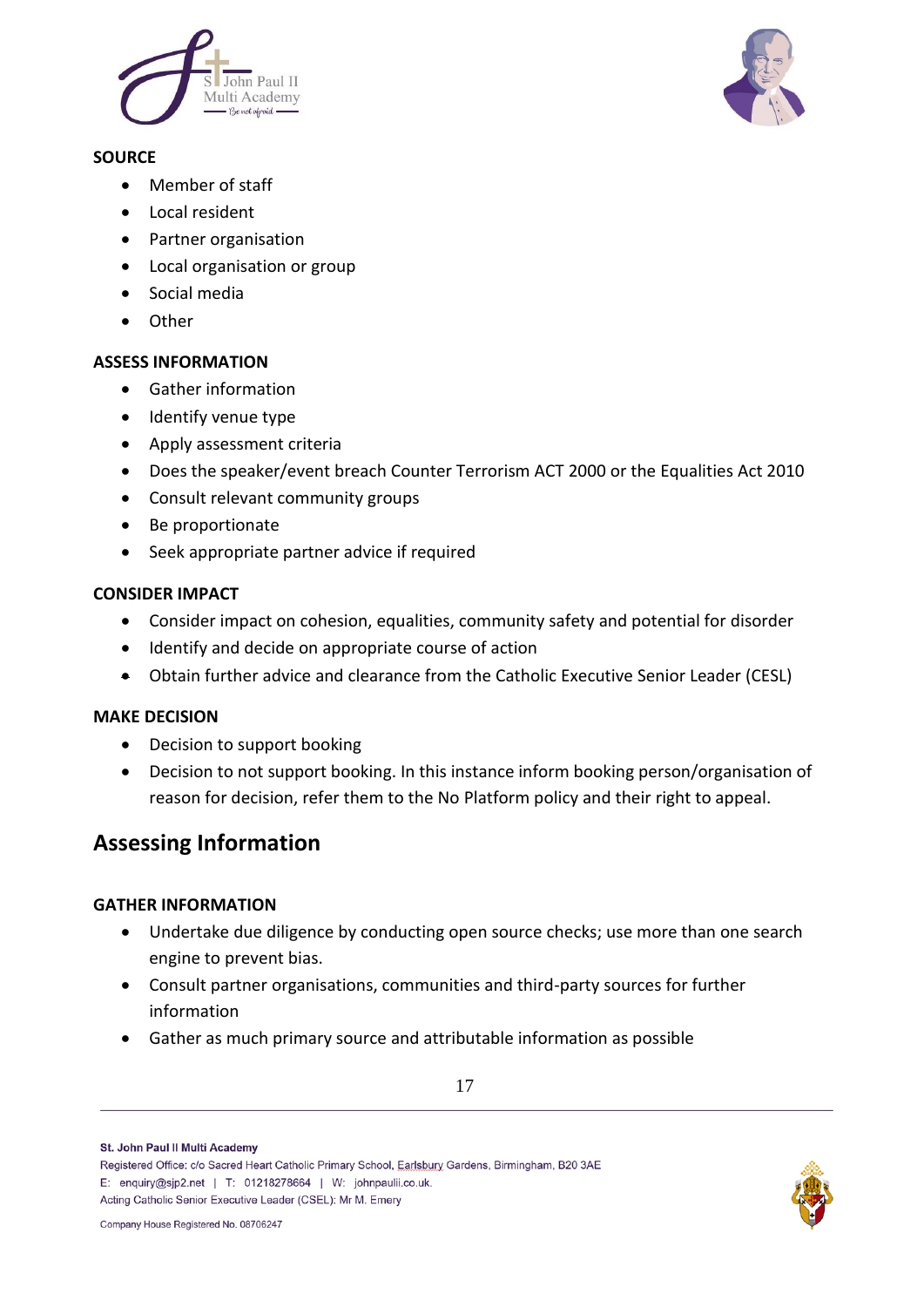



#### **ASSESS INFORMATION**

- Assess credibility of sources and allocate weight accordingly
- Is there evidence that the speaker/group has promoted messages of intolerance and hate towards any groups
- Under the protected characteristics identified within equalities legislation.
- Identify if the speaker/group has been banned elsewhere previously
- Consider any risks to cohesion, equality, community safety and the potential for public disorder
- Seek further advice from partner organisations to understand information if necessary

#### **CONSULT**

- Consult relevant group(s) from protected equality group that may be affected (LGBTQ-I, faith partners etc)
- Review identified risks to cohesion, equalities, community safety and the potential for public disorder and liaise with policy holder.
- Consult partner organisations on any risks identified
- Consult with venue owner

### **Assessing Information**

### **Assessment Criteria for Managing Extremist Events or Speakers**

In assessing the risks posed by an individual event or speaker, St John Paul II Multi Academy will work with relevant stakeholders, including West Midlands Police and base our judgment on research that is:

**Primary** – Caution will be exercised when information about individuals is derived from secondary sources without any supporting primary evidence.

**Attributable** – Evidence from official, personal websites or videos, remove any doubt as to what an individual said and therefore present a stronger case.

**Reliable and Valid** - It is important to be able to assess the reliability and validity of a source in order to be credible. The first is the validity of the information. This is the truthfulness of the

St. John Paul II Multi Academy

Registered Office: c/o Sacred Heart Catholic Primary School, Earlsbury Gardens, Birmingham, B20 3AE E: enquiry@sip2.net | T: 01218278664 | W: johnpaulii.co.uk. Acting Catholic Senior Executive Leader (CSEL): Mr M. Emery

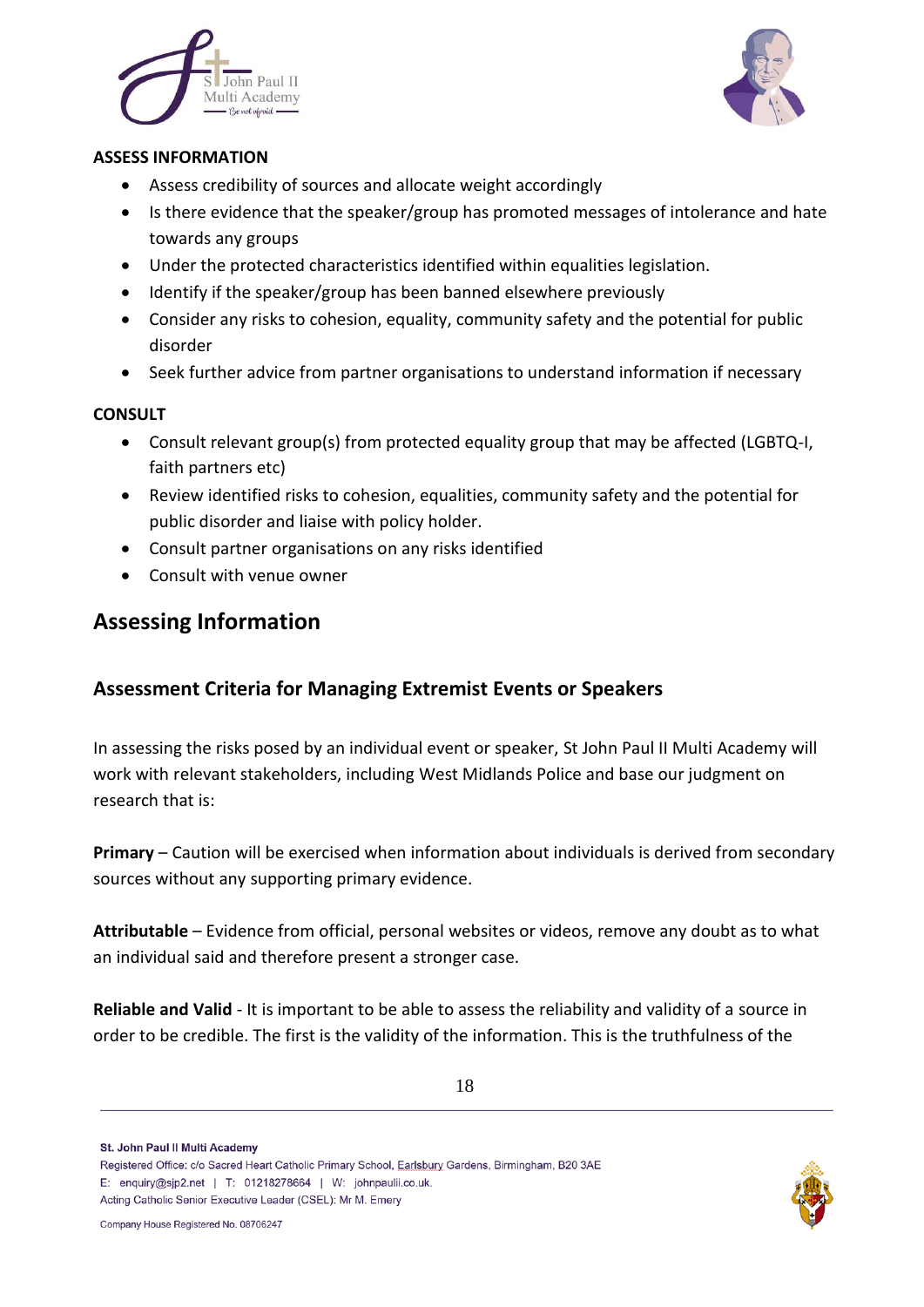



source in respect to the information presented. When assessing the Reliability of the information, the extent to which we can rely on the source of the data should be considered.

**Objective** – Statements or actions will be seen within context. What are the intended outcomes of the meeting/messages and what is the intended audience? Is it part of a wider campaign? Are there any speeches/videos? Consider the manner, tone and messaging of these in their current political and social context. It is important to understand what the current climate is and contextualise the impact of the messaging based on this. Support and advice can be sought from the policy holder.

When assessing the risk of potential speakers based on past event the following should be considered:

- What is the manner and tone in which the speaker addressed its audience and the subject matter?
- Are the comments made derogatory and offensive to any particular group or community, and breach the aforementioned policies? And does the speaker appear to be condoning the derogatory comments in historical or religious texts?
- Do the views of the speaker(s) invoke extremist and/or derogatory views?
- Statements or actions that provide opposite or positive evidence, or evidence of the individual recanting, clarifying or apologising for previous views will also be considered (as should how consistent and public these clarifications have been).

**Reviewed** – Research should be periodically reviewed to ensure that it reflects current positions. The Academy recognises the need to ensure that all information/research collated for the purpose of sensitive decision-making is gathered from as many sources as possible and reserves the right, where necessary, to consult partner organisations including West Midlands Police and the Home Office for further advice and guidance.

As part of the information gathering process, appropriate weight will be allocated dependent upon the type of source material; primary evidence will be sought where possible. When assessing information gathered from online sources the Academy will exercise caution of allocating too much weight to information contained within blog sites and for example, of quotes that may have been taken out of context.

St. John Paul II Multi Academy

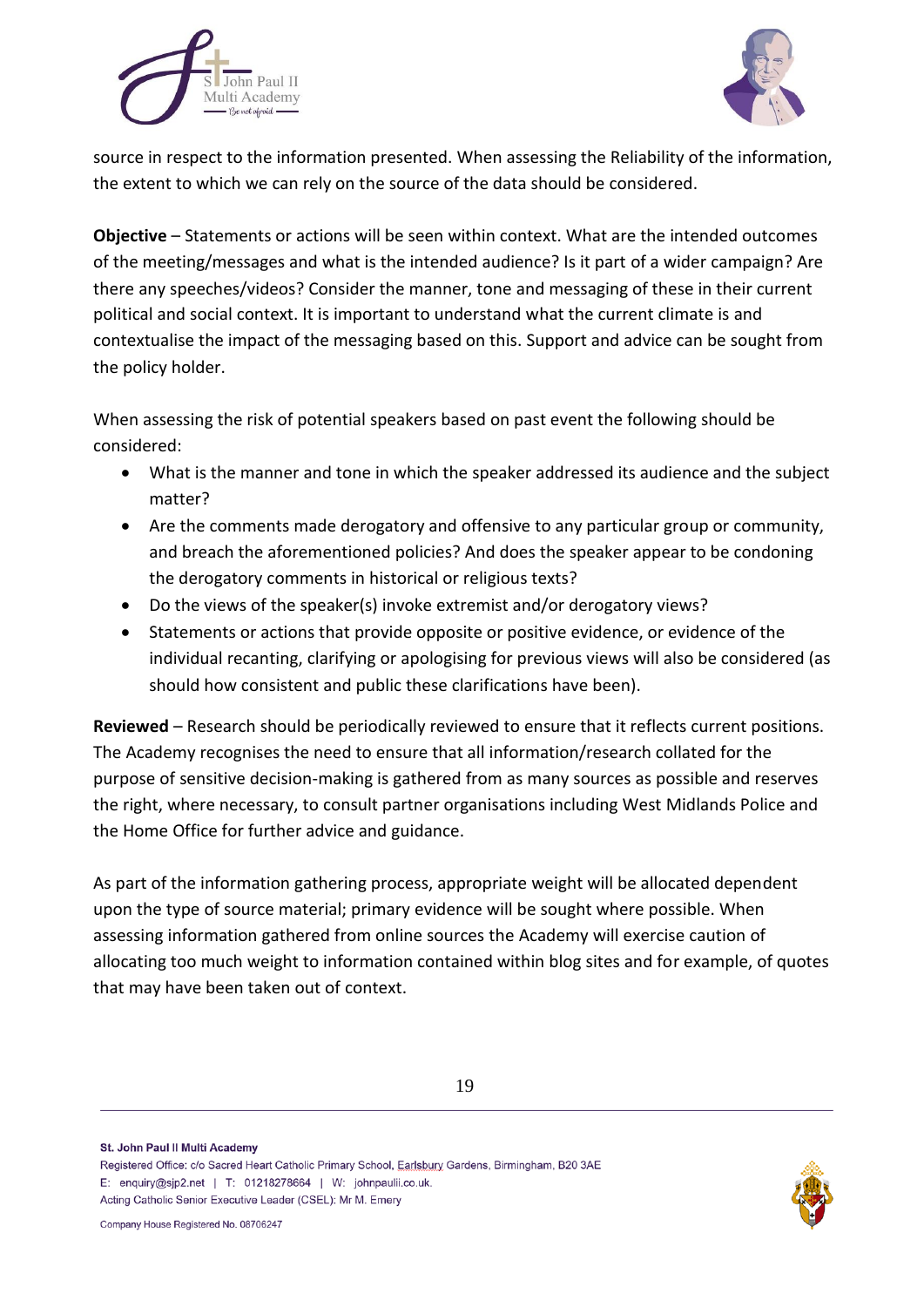



If someone contravenes the No Platform Policy, staff should be made aware that information collected is reasonable and judgments are consistent with the policy, and that decisions are not based on personal views and judgments. If a decision is made to decline a booking, staff should ensure that reasons for decision making are appropriately logged. Staff should also be prepared to provide proactive feedback and evidence of reasons as to why they have been refused.

### **Potential Breaches**

- Associated with a proscribed group
- Subject to adverse media attention
- Views deemed as being discriminatory or inflammatory to others
- Views/activity in breach of the Counter Terrorism Act 2000

### **Considerations for gathering and assessing open source data found online**

- Use more than one internet search engine to minimise search engine bias.
- Where possible find primary source information (e.g. a group's manifesto on their website; YouTube videos of a person speaking or band's music; an individual's personal writing on their blog).
- Is the website stating information as fact ("depression is the most common mental illness in the UK"), or is it clearly giving something as the author's opinion? ("I don't think doctors in the UK get enough training in dealing with depression")
- Is the information detailed enough for what you need?
- Does the webpage give sources for the information does it say where it came from? What other sources can you find to check the information against? Try to find a different type of source, like a report from a well-known body, or published statistics.
- If the webpage is clearly giving someone's opinion on an issue, how much weight should you give to their opinion?
- Can you easily tell who the person or organisation behind the webpage is? Can I trust the person or organisation behind this webpage? Are they likely to be biased? Are they an

St. John Paul II Multi Academy

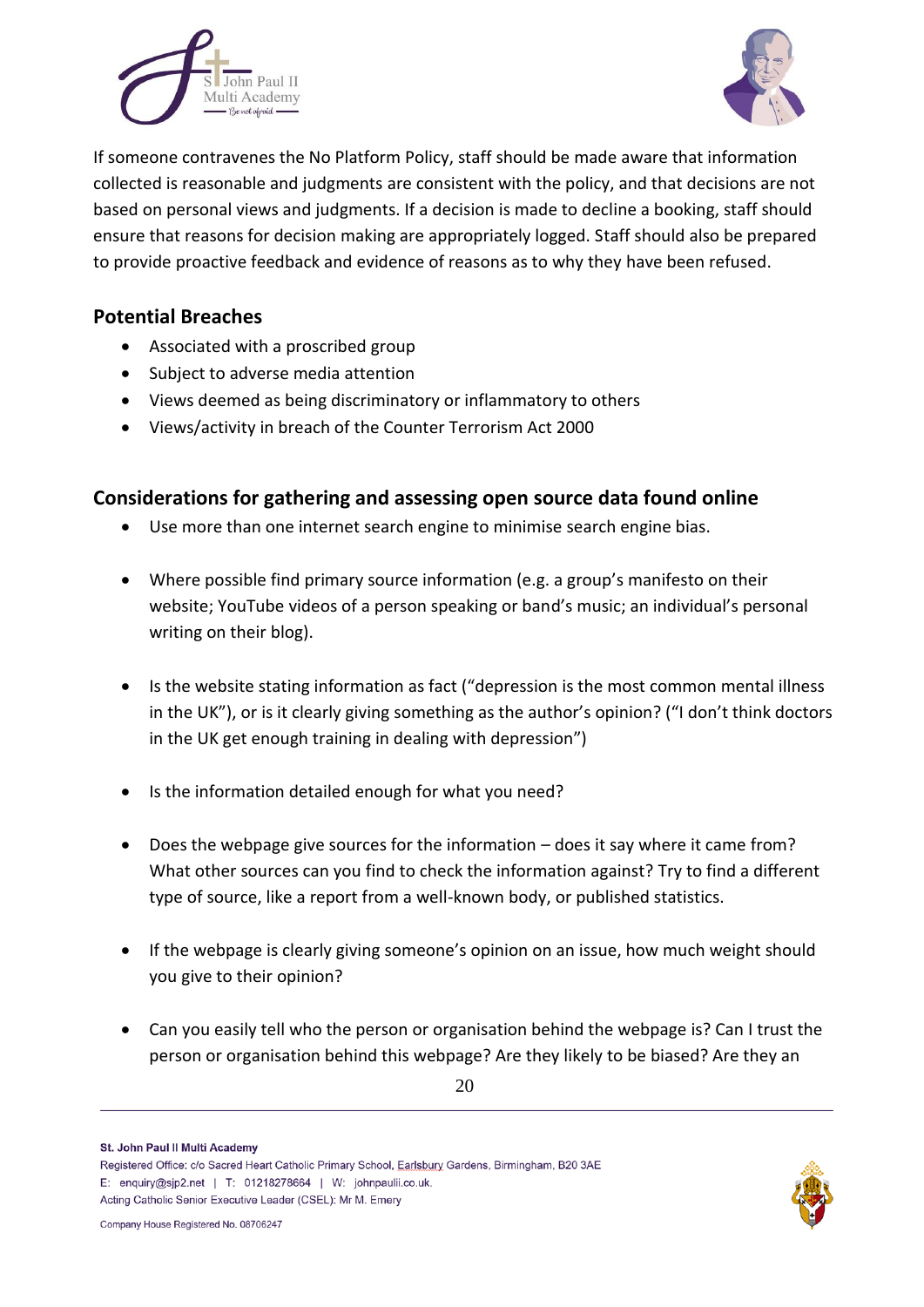



authoritative source? Is the author taking a personal stand on a social/political issue or is the author being objective? Bias is not necessarily "bad," but the connections should be clear.

- With what organisation or institution is the author associated? Is there a link to the sponsoring organisation, a contact number of and/or address or e-mail contact? A link to an association does not necessarily mean that the organisation approved the content.
- If you found the page through a link or a web search, and are not sure where it comes from, look for the home page, or an "About Us" or similar link. Does the page author give a real-world postal address and phone number?
- Given how quickly information on the web can change and how long some websites have been around, always check how up to date the information is. Does the page say when it was last updated? If not, try checking the Properties or Page Info options in your Web browser for a date. Is the website generally being maintained – do all the links still work? Can you check against sources you know are up to date for comparison? If there are several out-of-date links that do not work or old news, what does this say about the credibility of the information?
- When undertaking open source due diligence, the following principles must be complied with:
	- o Research should take the form of web searches using a well-recognised internet search engine such as Google or Bing, and key terms such as: "extremism", "racism", "sexism", "homophobia", "misogyny", "antisemitism" and "islamophobia".
	- o To ensure compliance with the Regulation of Investigatory Powers Act (2000) and the Data Protection Act (1998), any searches must minimise the risk of unfairly intruding upon on an individual's right to privacy, and therefore should not include exhaustive trawls of social media content.
	- o Local authorities should only seek to identify information that could give rise to concerns related to extremism.

St. John Paul II Multi Academy



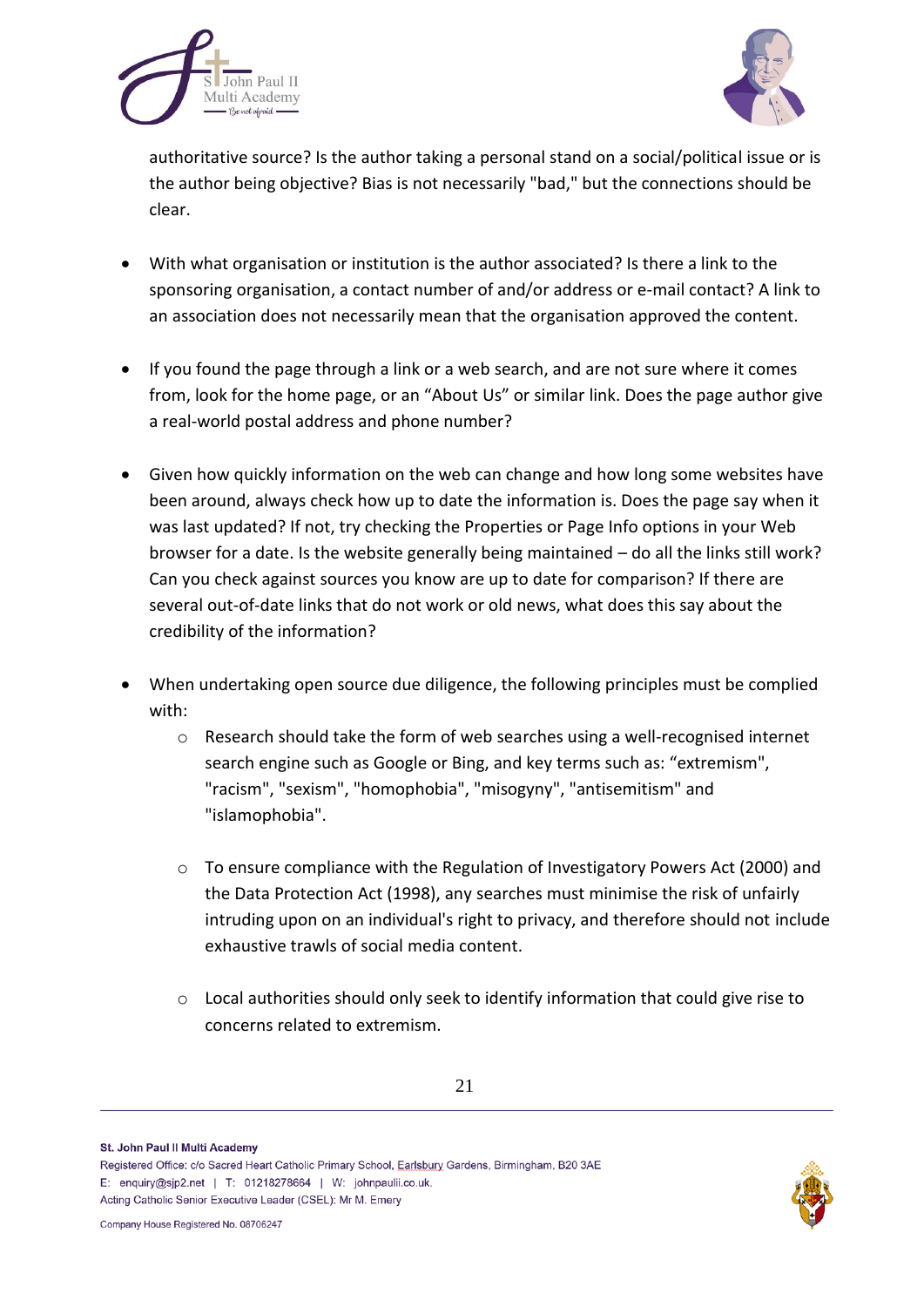



- o Local authorities should not routinely conduct internet searches as described above for the following purposes:
	- Party political events and engagements
	- Private engagements or meetings held under 'Chatham House' Rules
	- **Personal or non-official activities or engagements**
	- To identify whether individuals agree or disagree with HMG policy
- o Local authorities should also not routinely conduct internet searches on the following groups:
	- **Elected UK officials**
	- UK public servants
	- Individuals under the age of 18.

## **Appendix 2 – Unacceptable Behaviours**

#### **Unacceptable Behaviours**

The Special Cases Unit in the Home Office holds the pen on recommendations for exclusion cases. Detailed guidance is published online regarding the exclusion process. The Special Cases Unit uses the following criteria in assessing whether an individual should be prohibited from entering the United Kingdom.

The list of unacceptable behaviours covers any **non-UK citizen** whether in the UK or abroad who uses any means or medium including:

- writing, producing, publishing or distributing material
- public speaking including preaching
- running a website
- using a position of responsibility such as teacher, community or youth leader to express views which:
- foment, justify or glorify terrorist violence in furtherance of particular beliefs
- seek to provoke others to terrorist acts
- foment other serious criminal activity or seek to promote others to serious criminal acts
- foster hatred which might lead to inter-community violence in the UK

#### **The Equality Act 2010** and **Protected Characteristics**

22



St. John Paul II Multi Academy

Registered Office: c/o Sacred Heart Catholic Primary School, Earlsbury Gardens, Birmingham, B20 3AE E: enquiry@sip2.net | T: 01218278664 | W: johnpaulii.co.uk. Acting Catholic Senior Executive Leader (CSEL): Mr M. Emery